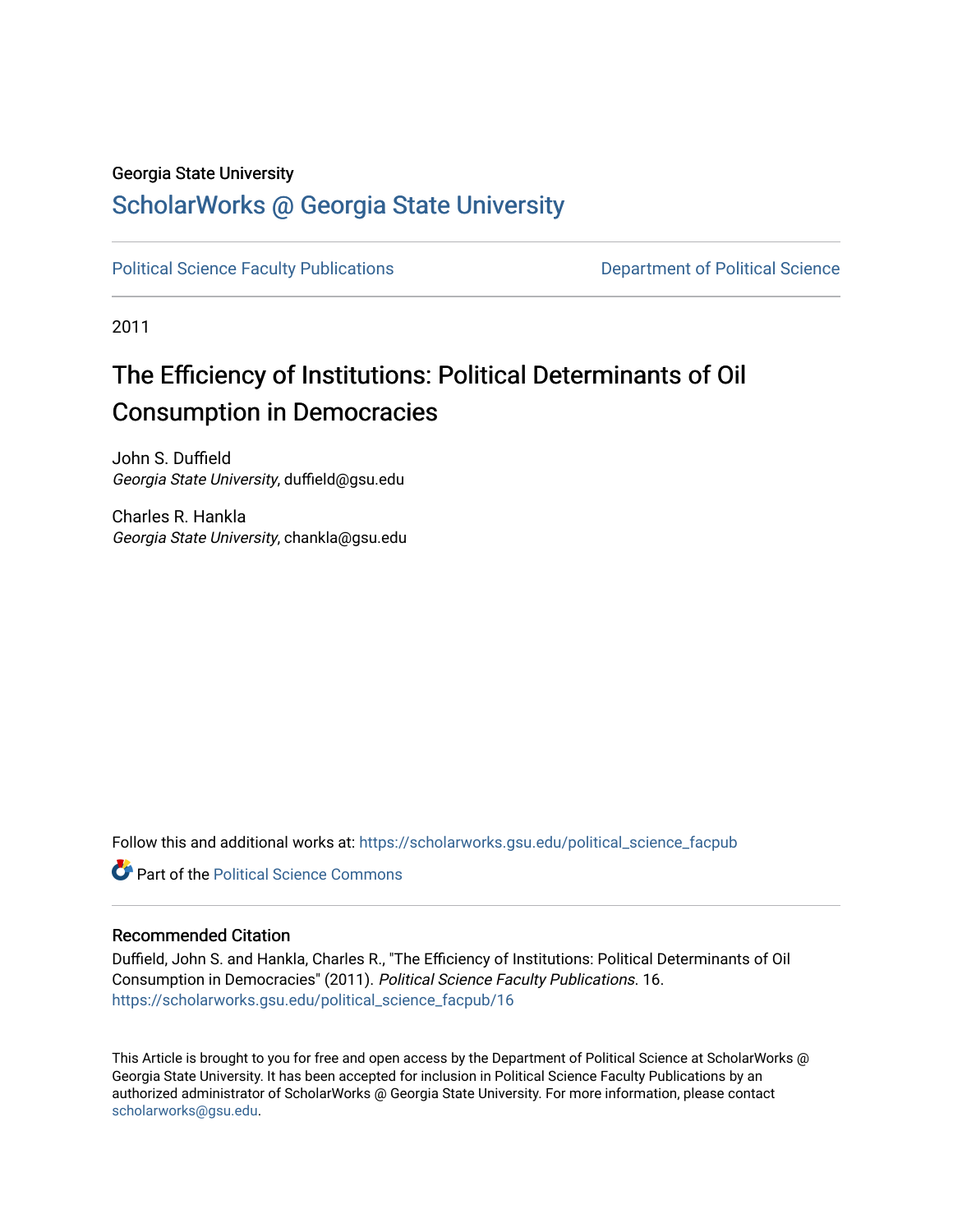### **The Efficiency of Institutions:**

### **Political Determinants of Oil Consumption in Democracies**

John S. Duffield and Charles R. Hankla

Department of Political Science Georgia State University Atlanta, GA

### **Forthcoming from** *Comparative Politics*

#### **Abstract**

Oil consumption has varied significantly among democracies, but scholars have not systematically studied the political determinants of this variation. We examine the effects of political institutions on a democratic country's propensity to consume oil. We argue that, other things being equal, more centralized national political institutions facilitate the adoption of policies that lower oil intensity. Our primary focus is on the impact of veto players, but we also consider electoral systems, party organization, and legislative-executive relations separately. We evaluate our hypotheses with a TSCS analysis of all democracies since the first oil shock in 1973 (contingent on data availability), and we make use of an error correction model to separate shortand long-term effects and to correct for the non-stationarity of the dependent variable. We find strong support for the hypothesized link between numerous veto players and slower reductions in oil intensity as well as weaker support for the influence of party decentralization.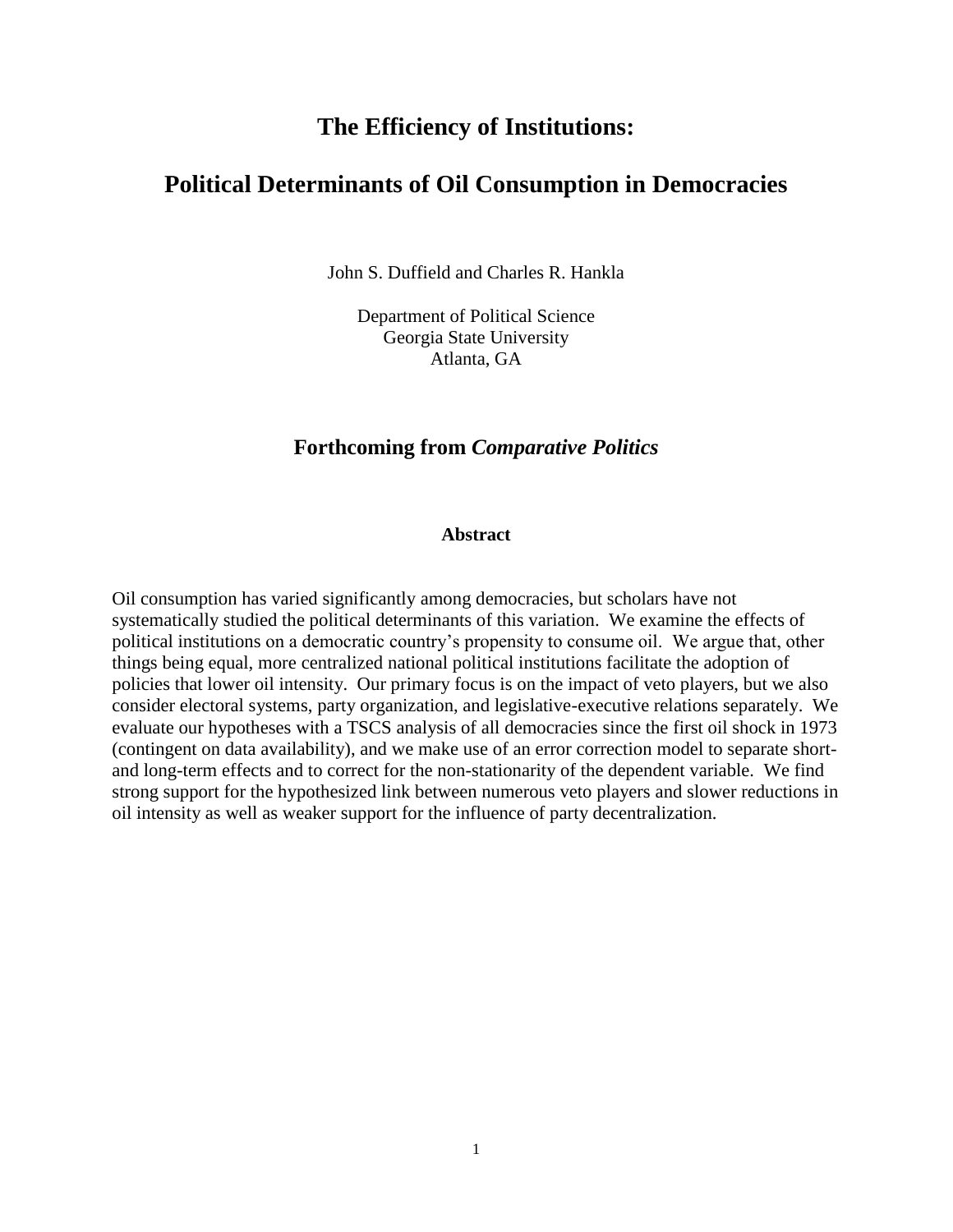Energy consumption is an important determinant of state interests, and since the early 1960s oil has accounted for roughly 40 percent of global energy use. Even in 2008, despite a relative decline in oil's share to 34.8 percent over the previous decade, it still surpassed coal (29.3 percent) and natural gas (24.1 percent) as an energy source. Moreover, outside of China, which still relies on coal to meet some 70 percent of its energy needs, oil continues to provide for more than 38 percent of the world's primary energy consumption.<sup>1</sup> At the same time, oil consumption has varied substantially across states, even when controlling for population or economic output. For example, oil consumption per capita has typically been much higher in the United States than in France, Japan, or even the United Kingdom, another major oil producer.

Such variations in oil consumption can have important implications for the policies and well-being of states. Other things being equal, levels of consumption can affect the relative competitiveness of oil-dependent sectors and industries, especially during times of high oil prices. Likewise, countries that use more oil can suffer more from disruptions in world oil markets, and more vulnerable states may be more inclined to use extreme measures to ensure access to oil supplies.<sup>2</sup>

What accounts for variations in national oil consumption? Surprisingly, this question, despite its political importance, has rarely been asked by political scientists, and it has never been satisfactorily answered. Scholars have conducted few, if any, systematic studies of the political factors that determine a country's propensity to consume oil. That is the goal of this article. We seek to explain the potentially consequential variation in oil consumption across democracies. In particular, we seek to account for differences in reductions in oil intensity since the first oil shock sent prices skyrocketing and created uncertainty about oil supplies.

As a first step, we control for structural and economic variables that may be expected to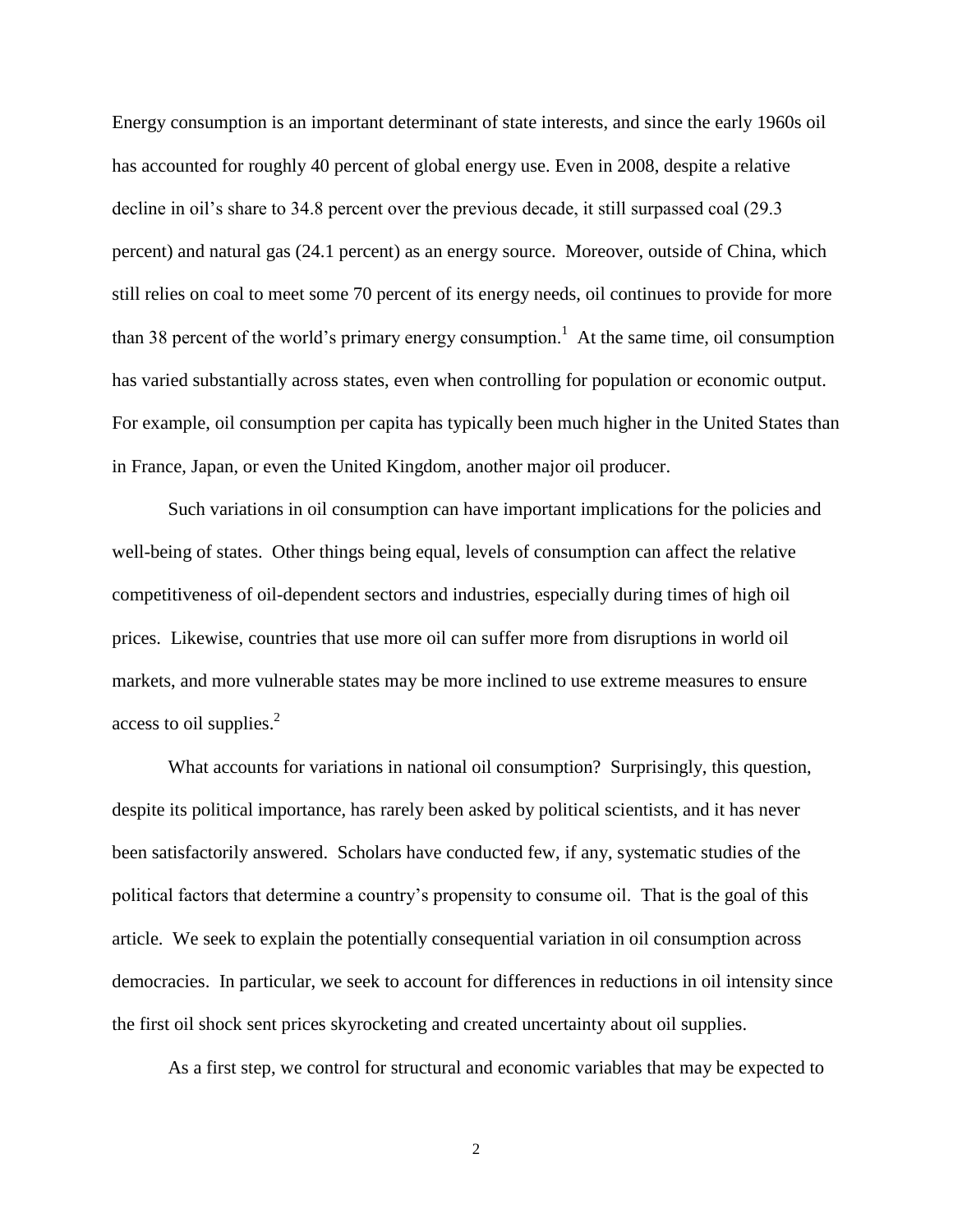affect oil intensity. The core of the paper, however, focuses on how national political institutions might affect oil intensity through government policy. Our broad argument is that lower levels of oil intensity have been a public good, at least since the mid-1970s, and that more centralized political institutions in democracies facilitate the aggregation of societal interests into policies that foster a lowering of oil intensity.

We draw on the political economy literature to derive hypotheses about domestic political institutions that may be expected to impact oil use. Our primary focus is on veto players, but for robustness, we also consider the effects three particular types of political institutions: electoral systems, party organization, and legislative-executive relations. We then evaluate our hypotheses with a time-series cross-sectional analysis of all democracies over the thirty-four year period (1974-2007) following the first oil shock. We make use of an error correction model to separate short- and long-term effects as well as to correct for the non-stationarity of the dependent variable.

Our results provide strong and robust support for our primary hypothesis concerning the role of veto players, demonstrating that democracies with more veto players tend to have more difficulty reducing oil intensity. We also find evidence that more decentralized parties are associated with less conservation as expected, although the results are less robust than for veto players. Contrary to our expectations, however, we find no evidence that the electoral rule has a systematic effect on oil use or that systems in which political power is more concentrated in the executive are better able to reduce oil consumption. Thus we conclude that our findings, overall, provide further confirmation of the contribution of political institutions to the provision of public goods in general. But they also indicate the need for further theoretical and empirical investigation of the processes through which such institutions can promote reduced oil intensity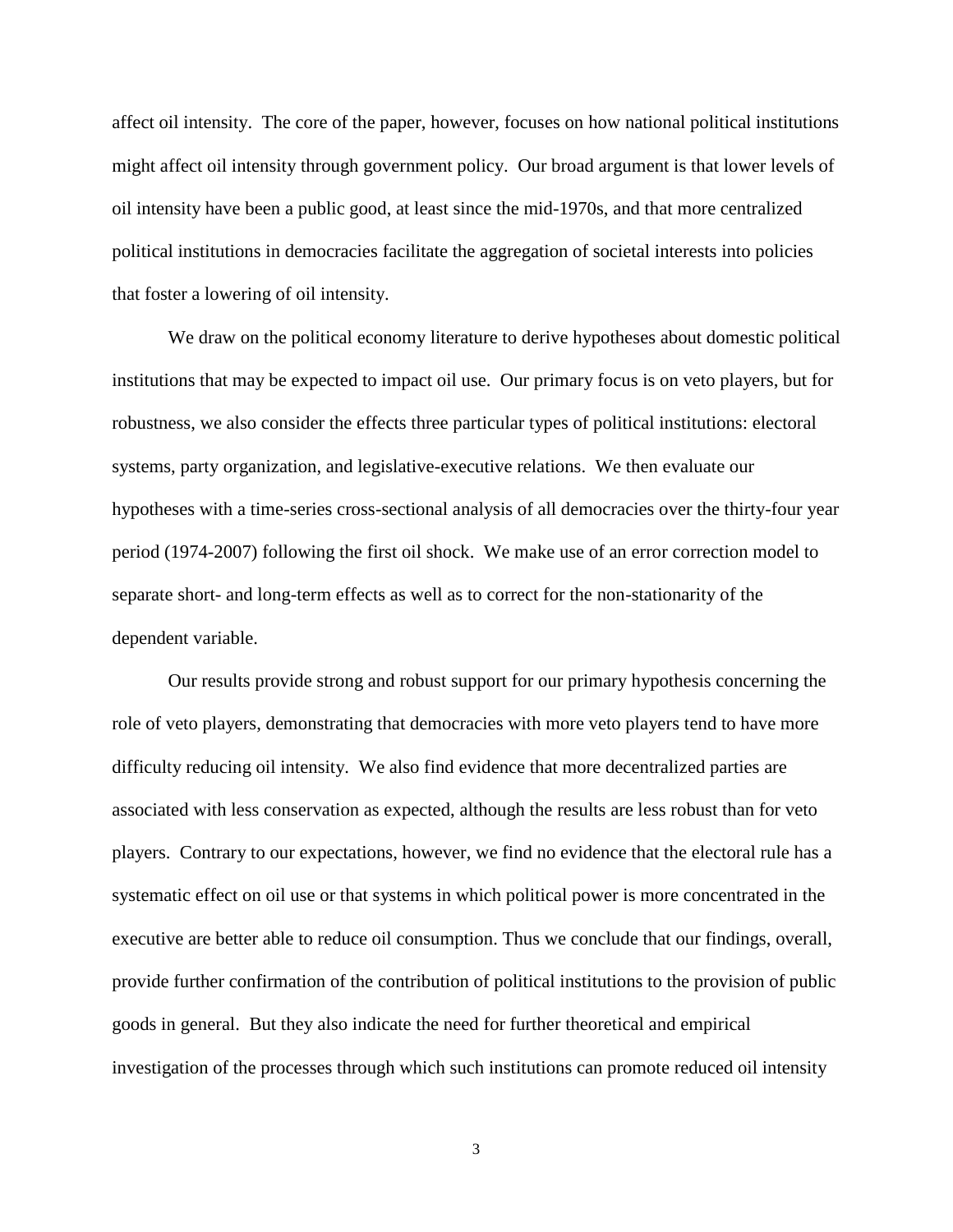and other specific types of policies that benefit society as a whole.

#### **I. Oil Consumption Across Democracies and Years**

World oil consumption has grown by more than 150 percent since 1965.<sup>3</sup> The oilconsuming behavior of democracies is of particular interest, however, because many of them have exhibited the highest per capita levels of oil consumption. And with just a couple of exceptions – the USSR/Russia and China –democracies have routinely filled the ranks of the largest overall oil users and, as consumers, have exerted the biggest impact on world oil markets. Thus oil consumption trends in democracies are especially important for understanding global tendencies.

 Perhaps the most useful overall indicator of oil consumption for comparative purposes is oil intensity, which is calculated by dividing total oil consumption by gross domestic product (GDP). It describes the amount of oil needed to produce a dollar of economic output and thus controls for differences in total oil consumption due to changes in the amount of economic activity alone. Consequently, we focus our analysis on explaining cross-national differences and temporal changes in oil intensity.<sup>4</sup> Because oil intensity is a measure of efficiency, it should reflect the effects of government efforts to promote conservation, our primary theoretical interest.

How has oil consumption varied among democracies over time? For illustrative purposes, we offer a brief description of trends since 1965 in twenty-one OECD countries, which constitute the majority of the democratic country-years that have existed over this period. Although the average oil intensity for these countries rose in the late 1960s and early 1970s,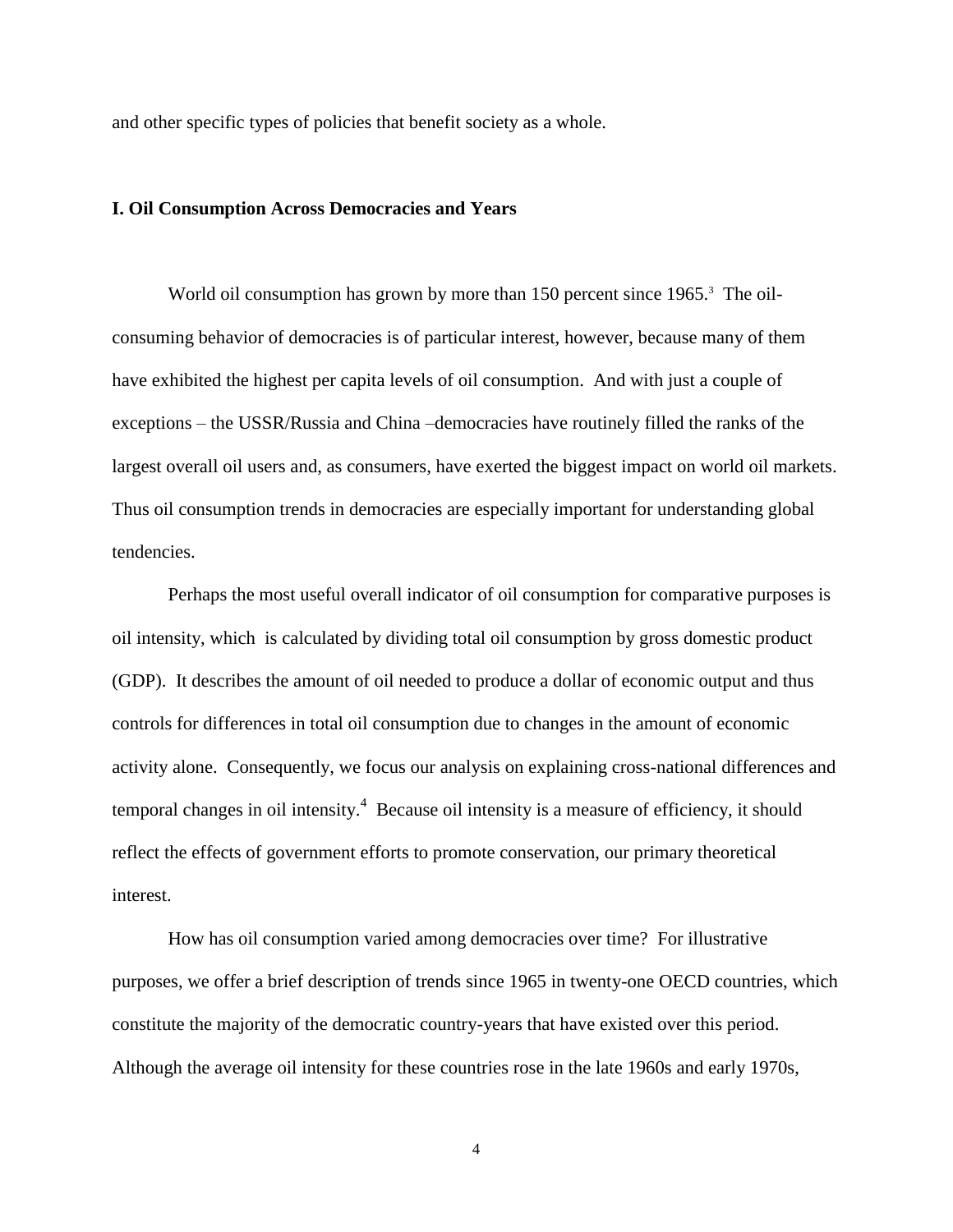Figure 1 reveals a clear downward trend between 1973 and 2007. The average oil intensity dropped from 170.1 metric tons of oil per million dollars of GDP (in constant 2000 dollars) in 1973 to 80.9 in 2007.

#### Figure 1 about here

Nevertheless, these trends should not be allowed to obscure major differences across the states. For example, U.S. oil intensity has averaged about 50 percent higher than that of France and of the UK, and about twice that of Japan. Canadian oil intensity has been even higher. In 1965, oil intensity levels among these illustrative cases ranged from a high of 242.3 (Canada) to a low of 62.4 (Switzerland), and in 2007, the highest level (155.0 in Belgium) was nearly four times as great as the lowest (40.9 in Switzerland again).

#### **II. Economic and Structural Determinants of Oil Intensity**

What factors best account for these patterns and variations of oil intensity in democracies? Like other economic phenomena such as trade, much of oil consumption can presumably be explained by economic and structural conditions that are beyond the immediate control of government policy. Among the conditions with the greatest promise to explain oil intensity are the cost of oil, national income, sectoral composition, population density, and energy self-sufficiency.

In market economies, oil costs money. Consequently, when the cost of oil rises, we expect overall consumption to fall. We also expect oil intensity to decrease, although not to the same extent, since the decline in oil consumption might be accompanied by some decrease in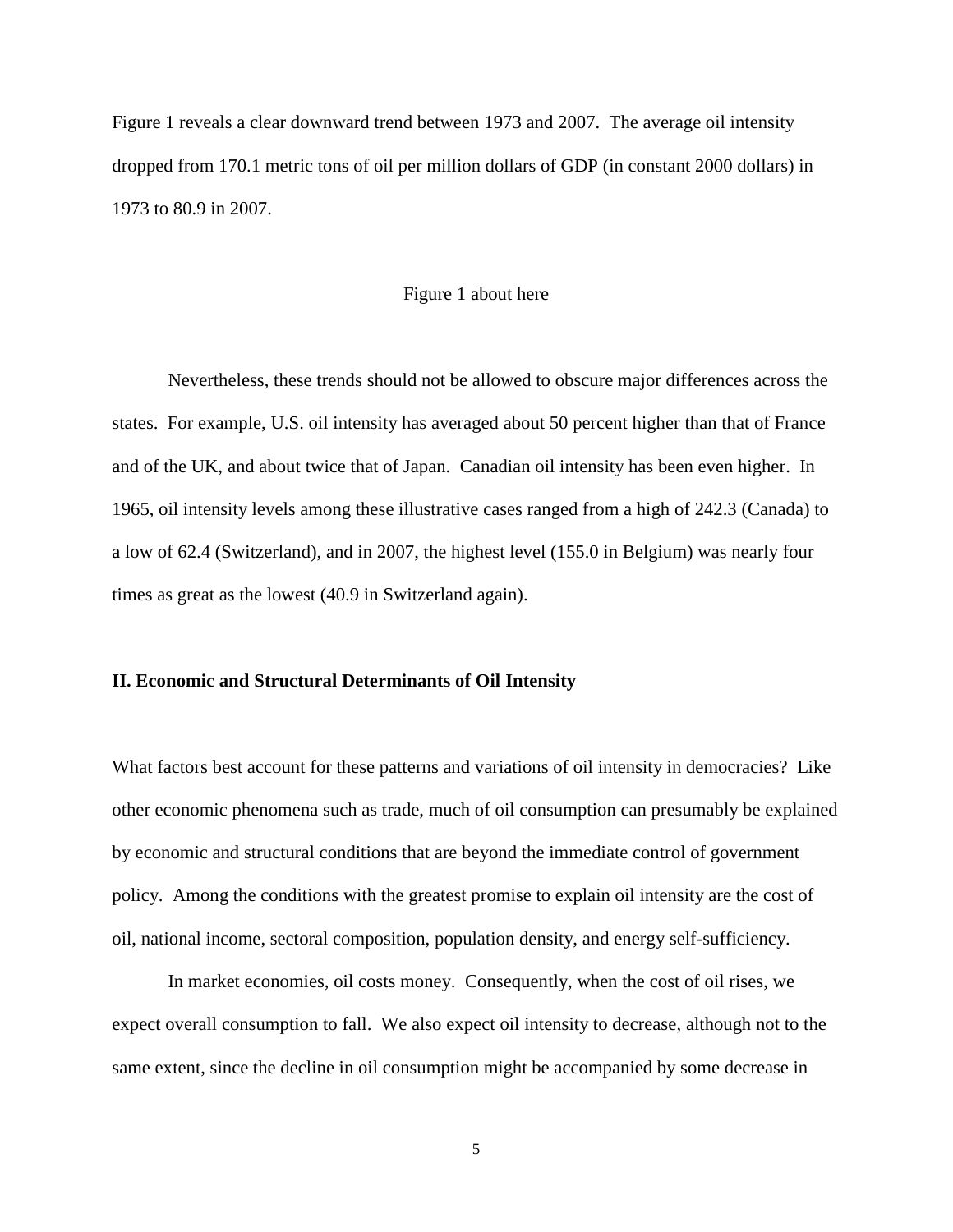economic activity.

H1: As the cost of oil rises, oil intensity will decrease.

The cost of oil is counterbalanced by national income. As people's incomes increase, they tend to buy more goods and services. Thus we expect that oil intensity will rise with average individual income, as measured by GDP per capita. As countries grow yet richer and more technologically advanced, however, we might also expect energy efficiency to increase, and at some point, efficiency gains should begin to outpace increases in consumption, resulting in lower levels of oil intensity.

H2: As national income increases, oil intensity will exhibit a curvilinear form, first increasing and then decreasing.

The cost of oil and national income will influence oil consumption across the board. Oil intensity will also depend on the sectoral composition of the economy, however. In particular, we expect the agricultural and, especially, the industrial sectors to be more oil intensive than the service sector as a general rule.

H3: As the share of the economy devoted to industry and agriculture (vis-à-vis services) increases, oil intensity will increase.

Other factors will have the greatest impact in particular end-use sectors, which include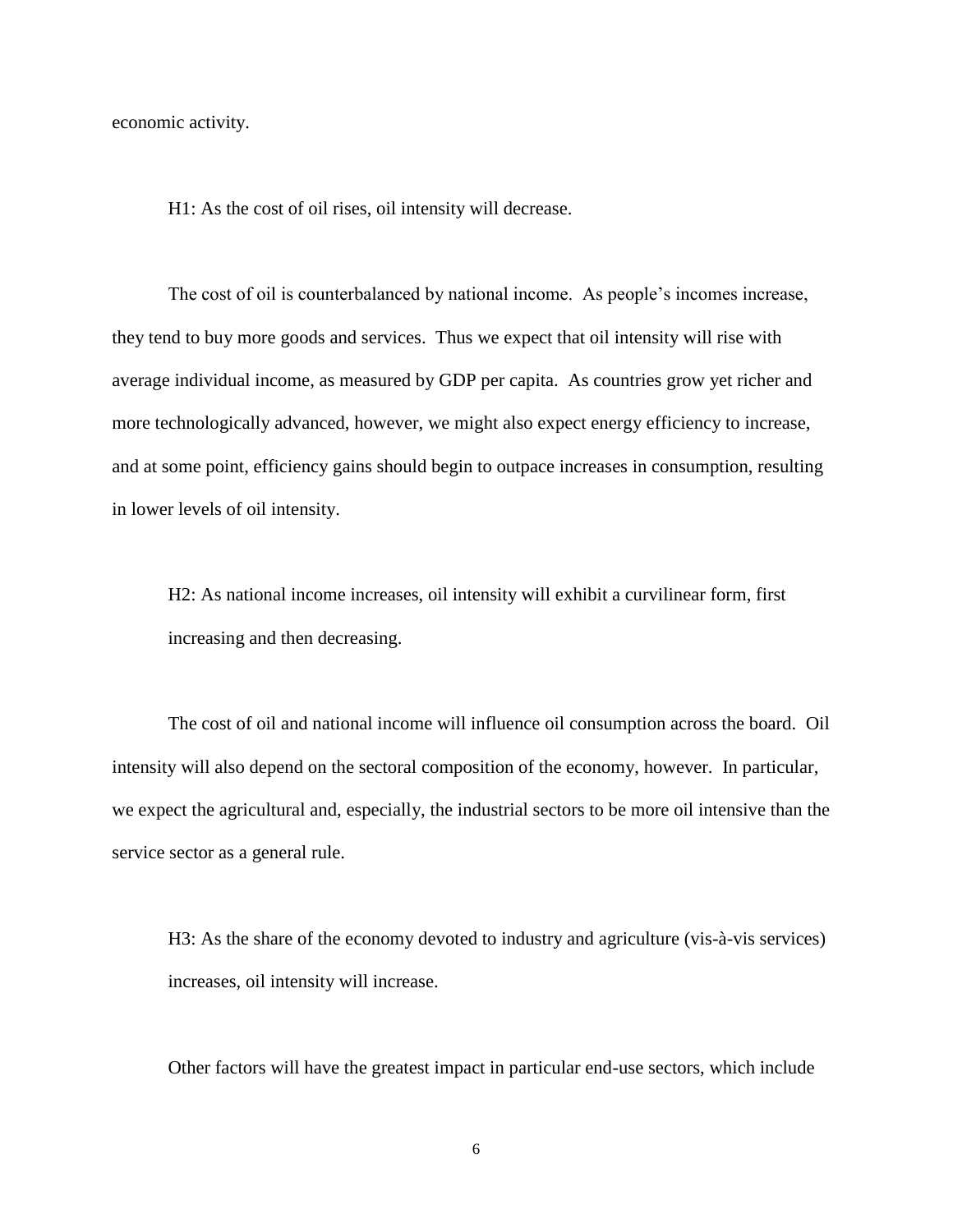transportation, industry, and the commercial and residential sectors. One such factor is population density. Much oil is consumed in the process of moving people and goods from place to place. Indeed, the transportation sector accounts for a high percentage (approximately twothirds in the United States, for example) of all oil consumption.<sup>5</sup> The demand for transportation is in turn influenced by the distribution of a country's population. We expect that the more concentrated the population is, the lower oil consumption and oil intensity should be.

H4: As population density increases, oil intensity will decrease.

Finally, we expect oil consumption to be influenced by the degree to which a state depends on oil imports. Although oil markets have become increasingly integrated over the years, oil produced domestically may be available to users at lower prices and with greater certainty than oil from other sources.

H5: As oil consumption produced domestically increases, oil intensity will increase.

#### **III. Political Determinants of Oil Intensity**

Generally, we expect markets to determine the level of national oil consumption, except where governments seek to promote or discourage it for social reasons. Oil consumption can have a variety of negative economic, security, and even environmental externalities.<sup>6</sup> Consequently, central governments may have an incentive to adopt policies intended to reduce those costs, largely by achieving lower levels of oil intensity.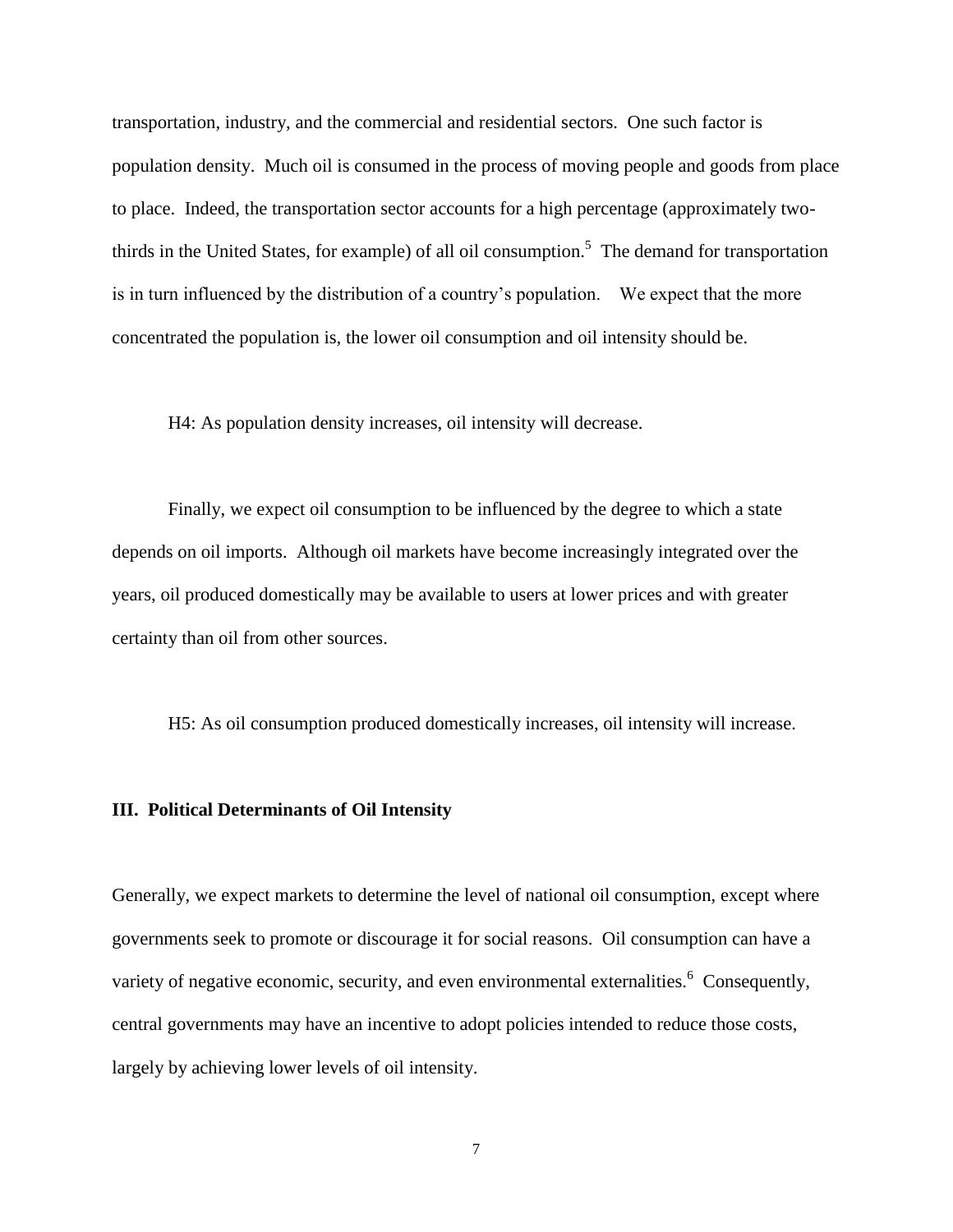These incentives have been especially pronounced since the first oil shock. The 1973- 1974 oil crisis saw a quadrupling of the price of crude oil, resulting in massive wealth transfers to oil exporting countries, and raised questions about the security of oil supplies. In reaction, most governments have made efforts to reduce oil consumption over the years, while at the same time protecting their countries against possible disruptions of foreign oil supplies. Beyond increasing the energy efficiency of their own operations, however, governments in market economies exercise little direct control over aggregate consumption. Instead, they may incentivize or require other oil users to reduce consumption and to use energy more efficiently. Among the policy tools at their disposal have been taxes and tax incentives; regulations for the efficiency of motor vehicles and other oil-consuming devices; and, at a more general level, incentives for promoting a shift to less oil-intensive economic activities.<sup>7</sup> Other government policies may seek to reduce oil imports by increasing domestic oil production and to minimize the short-term economic impact of oil supply disruptions, for example, by creating strategic stockpiles.

Nevertheless, the precise combination of policies pursued by democracies since the first oil shock has varied substantially. For example, U.S. efforts to reduce oil consumption have emphasized the establishment of vehicle fuel economy standards, while European countries have maintained much higher taxes on petroleum-based fuels.<sup>8</sup> And arguably, national efforts to reduce oil consumption have enjoyed varying degrees of success, at least judging by continuing differences in levels of oil intensity. Assuming that these differences cannot be entirely attributed to economic and structural factors such as those identified above, what political factors might help to account for them? Why, in particular, might different governments have been more or less able to influence levels of oil consumption and efficiency?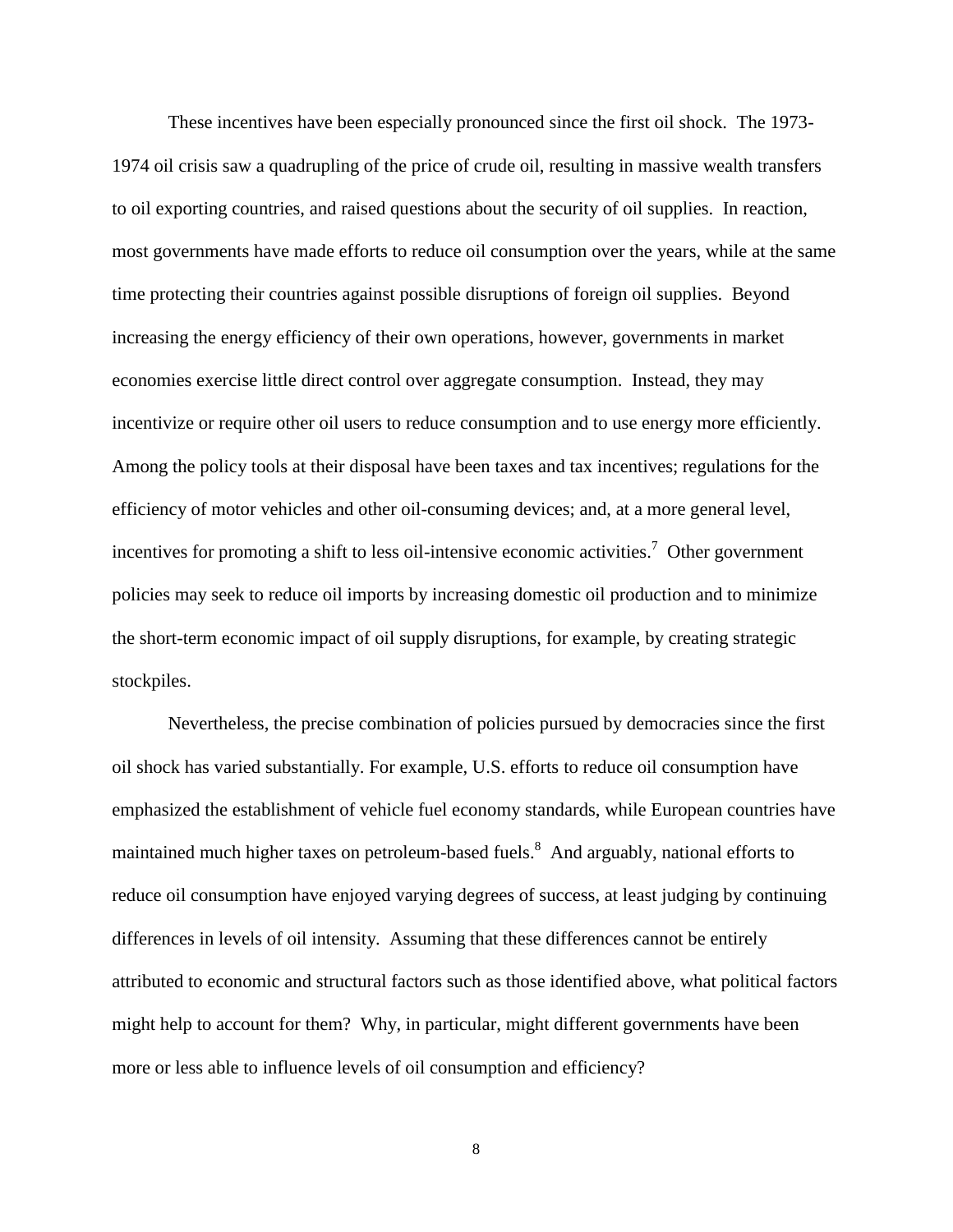One way to approach this question is to regard such policies as generating public goods. Many of the benefits that these policies yield, in terms of reducing the economic, environmental, and national security costs of oil consumption, accrue to society as a whole. Thus the adoption of policies that, among other things, reduce oil intensity is related to the ability of governments to provide public goods.

The ability of democracies to provide such policies and the resulting benefits, where they may be desirable, varies. In particular, not all democratic governments are equally able to take measures that would result in significant decreases in oil consumption. Representative governments are constrained to varying degrees by society and private interests. Society in the aggregate might benefit from such measures, but particular sectors and groups will inevitably be hurt by particular policies and thus are likely to oppose them. For example, oil-intensive industries and even consumers as a whole are unlikely to support higher taxes on oil and petroleum products. Likewise, the manufacturers of oil-consuming devices, such as the auto companies, are likely to resist costly regulations intended to increase fuel efficiency. Thus success in adopting and implementing energy policies may depend on the ability of governments to take unpopular measures that may nevertheless serve the common good and to resist the pressures generated by special interests and other concentrated pockets of domestic opposition.

Under what conditions, in fact, are governments in representative democracies most likely to be able to provide such policies? We argue that more centralized political institutions enable governments to adopt policies that promote lower levels of oil intensity that would tend to advance the overall interests of the state and society.<sup>9</sup> Centralized political institutions are less likely to be constrained by special interests that would resist conservation policies. Of course, the institutions must also be democratic in character, as the theorized link between centralization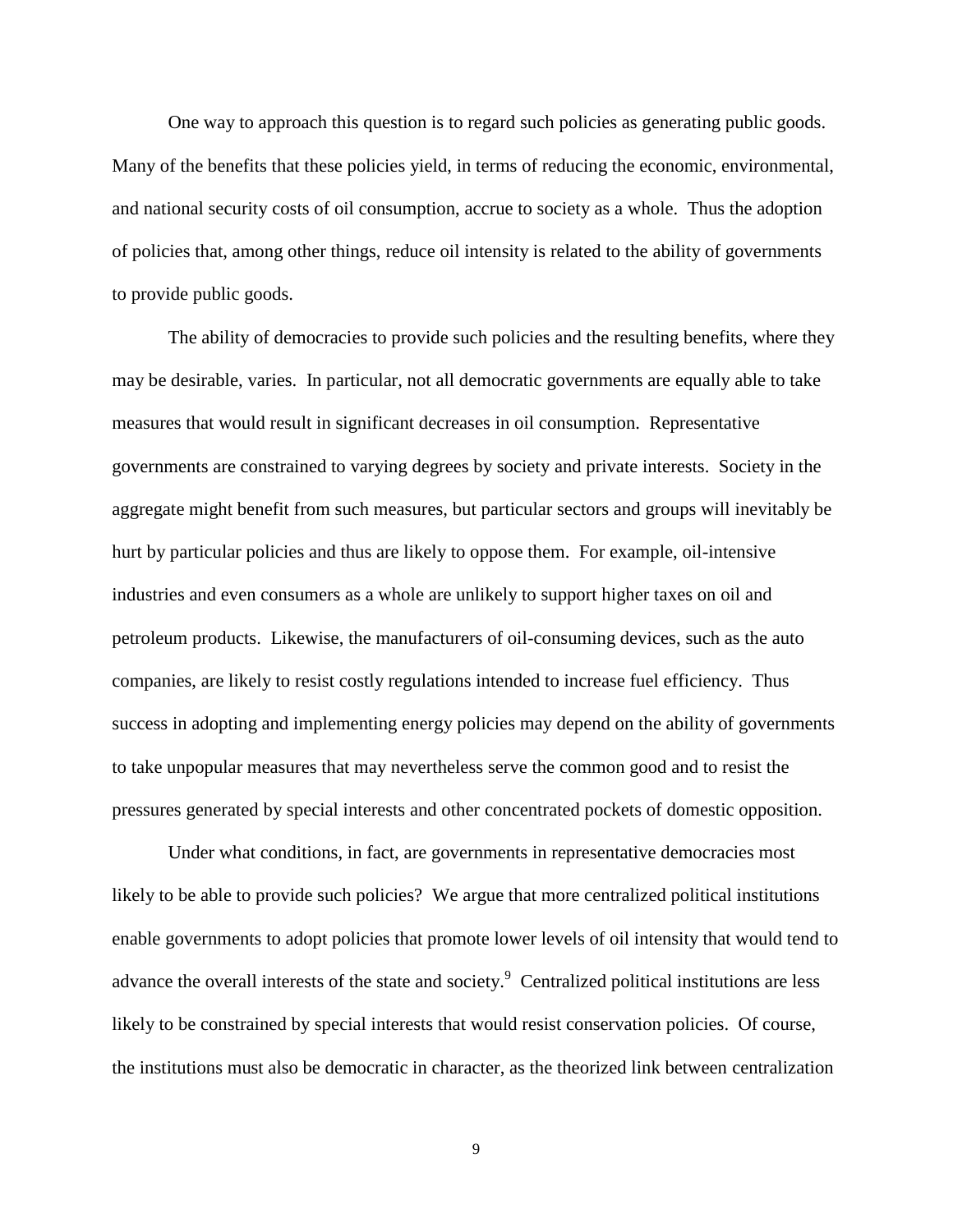and energy conservation depends critically on the electoral connection. Autocrats would have no incentive to respond to the interests of citizens for public goods, although they may have their own reasons for reducing their countries' oil consumption. Because there is no systematic literature on the role of political institutions in shaping energy policy, we draw heavily on the broad political economy literature to develop our more specific hypotheses below.

#### A. **Veto Players and Political Constraints**

We focus our attention on the relationship between oil intensity and the number and diversity of policy-making veto players, which is perhaps the most general measure of political institutional centralization and constraint. The role of veto players in policy-making has been most thoroughly theorized by Tsebelis, who argues that as the number of individuals or institutions with veto power over policy increases, the likelihood of policy change declines.<sup>10</sup> The logic is straightforward. When more political actors must agree to a policy reform, the probability of one of them preferring the status quo and thus blocking change increases. This effect should be particularly likely when the relevant veto players are ideologically diverse, as in divided or coalition government.

The importance of veto players to policy stasis has been tested across a wide variety of policy arenas, with broad empirical support. For example, in the trade literature, Henisz and Mansfield find that the effect of deteriorating macroeconomic conditions on trade openness is mediated by the number of a country's veto players.<sup>11</sup> Similarly, Haggard and Kaufman argue that economic reform will be harder in transitional democracies with fragmented and polarized party systems, and Hallerberg finds that states with more veto players (i.e., federal, multiparty systems) are less able to use independent monetary and fiscal policies effectively.<sup>12</sup> In addition,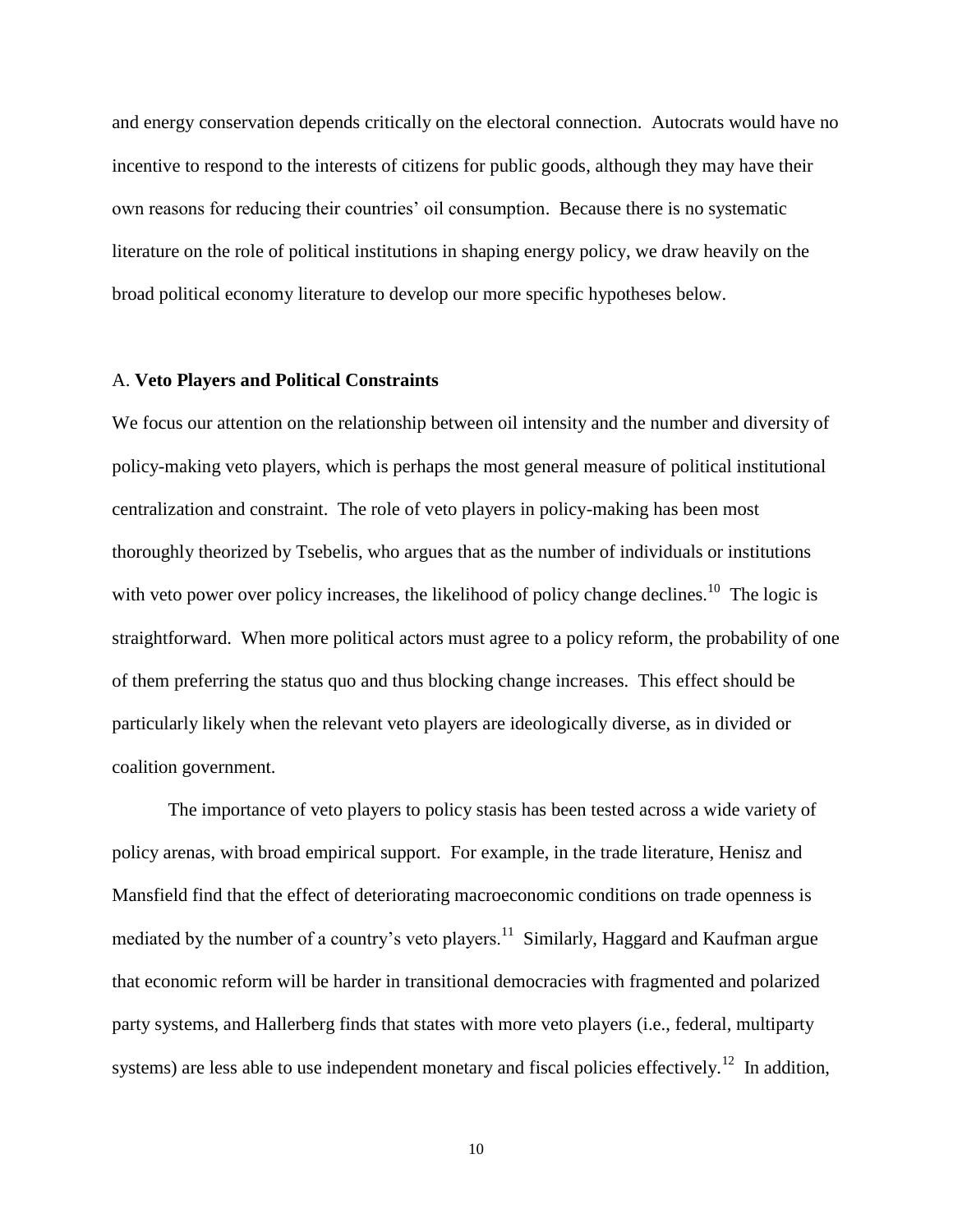Spruyt has shown that the difficulty or ease of decolonization was greatly determined by the number of veto players in the governments of the former imperial powers, and a number of authors in the budgetary politics literature have found a robust and significant link between the size of government coalitions in parliamentary systems and the ability to rein in deficit spending.<sup>13</sup>

Theoretically, we expect that countries with fewer and less diverse veto players will be more likely to adopt policies that successfully reduce oil consumption and intensity. In countries with multiple, diverse veto players, the incentives to improve efficiency provided by concerns about the price and availability of oil are less likely to be transformed into successful conservation policies because status quo interests that would be harmed are more likely to obstruct policy change.

H6: Democracies with fewer and less diverse veto players (i.e., fewer political constraints) will be more likely to reduce oil intensity.

#### B. **Other Political Institutions**

For robustness, we also examine the possible impact of three other particular types of national institutions that have been studied in the wider political economy literature: electoral systems, party organization, and legislative-executive relations. These institutions are, of course, among the components of the veto player concept (although not necessarily of the *Political Constraints* variable that we use to operationalize the concept). Our broad intuition is that, when these democratic institutions are more centralized, governments will be better able to introduce policies that reduce oil intensity.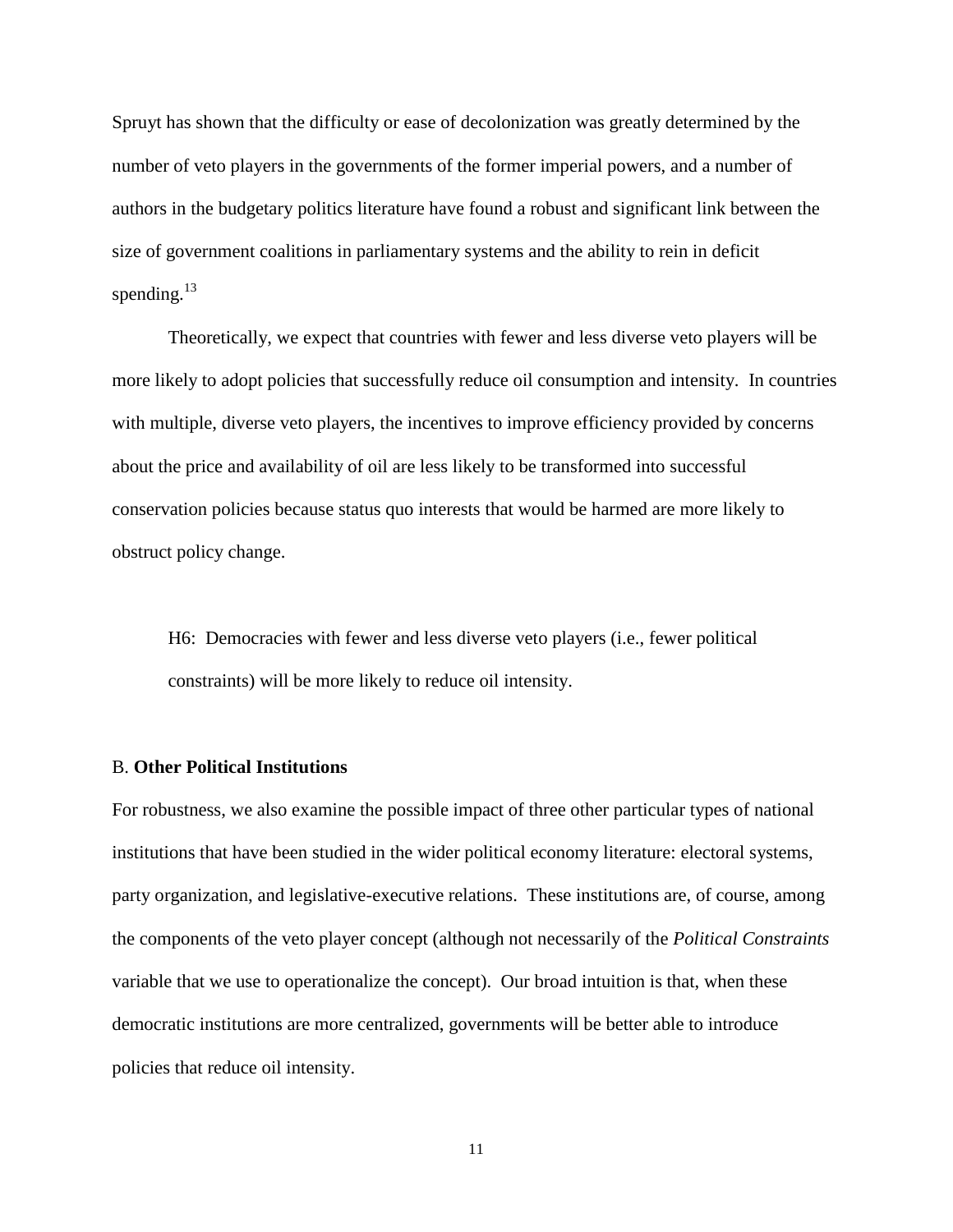#### **1. Electoral Systems**

We begin with electoral systems, which play a key role in the process of interest representation. The basic argument here is that the broader and more diverse the set of interests an elected official must represent, the more likely she is to support policies that provide public goods. By contrast, the more decentralized and fragmented the interests that she represents, the more likely she will be to advocate for local, private goods. We derive this argument primarily from the literature on trade policy, where a number of studies have found an association between electoral district size and open trade. Rogowski's approach to the question is particularly relevant for our purposes.<sup>14</sup> In his analysis of OECD countries, Rogowski argued that democracies that are more dependent on trade generally choose large, proportional electoral districts as opposed to small, single-member districts. This is because, for Rogowski, the lobbying power of concentrated protectionist interests will be greatly increased in small, single member electoral districts. By contrast, providing public goods, such as free trade, may be a more efficient way to ensure reelection in larger, proportional districts, where the collective interest more closely approximates the national interest in free trade.<sup>15</sup>

A number of other scholars have found support for the role of constituency size in trade policy outcomes, although some, more recently, have not.<sup>16</sup> This disagreement notwithstanding, there is ample reason to believe that the argument may apply equally well to oil intensity. In this scenario, the collective interests of larger, proportional electoral districts would better approximate the national interest in reducing energy intensity, whereas particularistic interests that oppose reductions would have significant lobbying power in smaller districts. This argument leads us to our fifth hypothesis: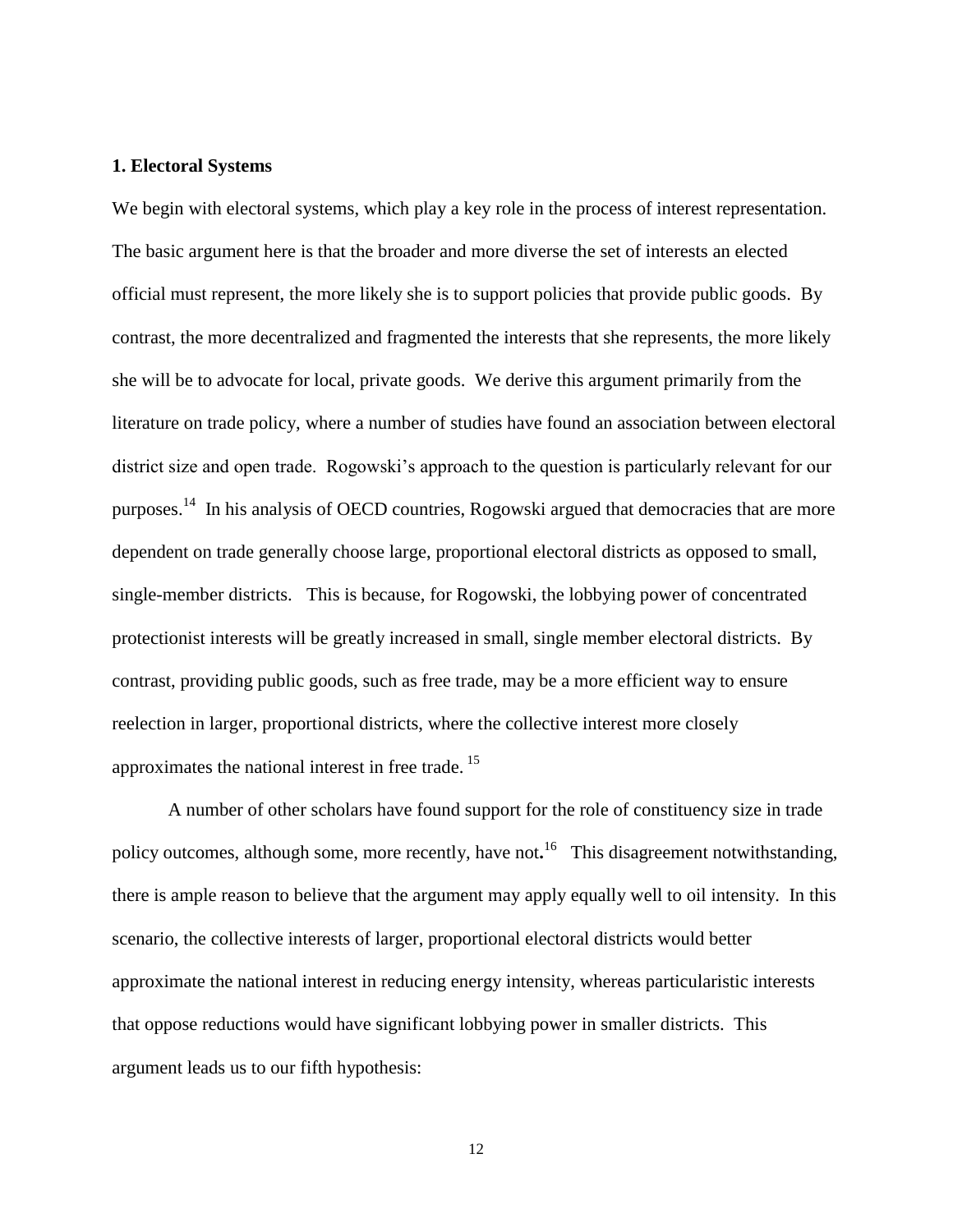H7: Democracies with larger, proportional electoral districts will be more likely to reduce oil intensity.

#### **2. Party Organization**

Even in electoral systems that foster the fragmentation of interest representation through the use of small, single member electoral districts, this tendency can be counteracted by the institutional characteristics of political parties. In particular, the stronger a political party is, the better able it is to aggregate interests and, when in power, to provide public goods.

The systematic study of party organization and public policy is relatively new in the political economy literature. It received a significant boost when Carey and Shugart developed a way to measure an individual legislator's "incentive to cultivate a personal vote" rather than follow the policies of national party leaders, based on such factors as party nomination power and electoral system characteristics.<sup>17</sup> Since the publication of this measure, at least three scholars have used various applications of it to examine the provision of public policies. Nielson examined 18 developing countries and found that centralized parties (which rein in the personal vote) are more likely to liberalize their trade policies.<sup>18</sup> Similarly, Hallerberg and Marier identified an association (mediated by executive strength) between centralized parties and balanced budgets in Latin American democracies.<sup>19</sup> And Hankla expanded the analysis to 81 developed and developing democracies and also found support for the relationship between centralized parties and freer trade.<sup>20</sup> The logic of these three arguments is similar: centralized party leaders have an incentive to provide public goods because of their national constituency, whereas individual legislators have a greater incentive to provide private goods. As a result,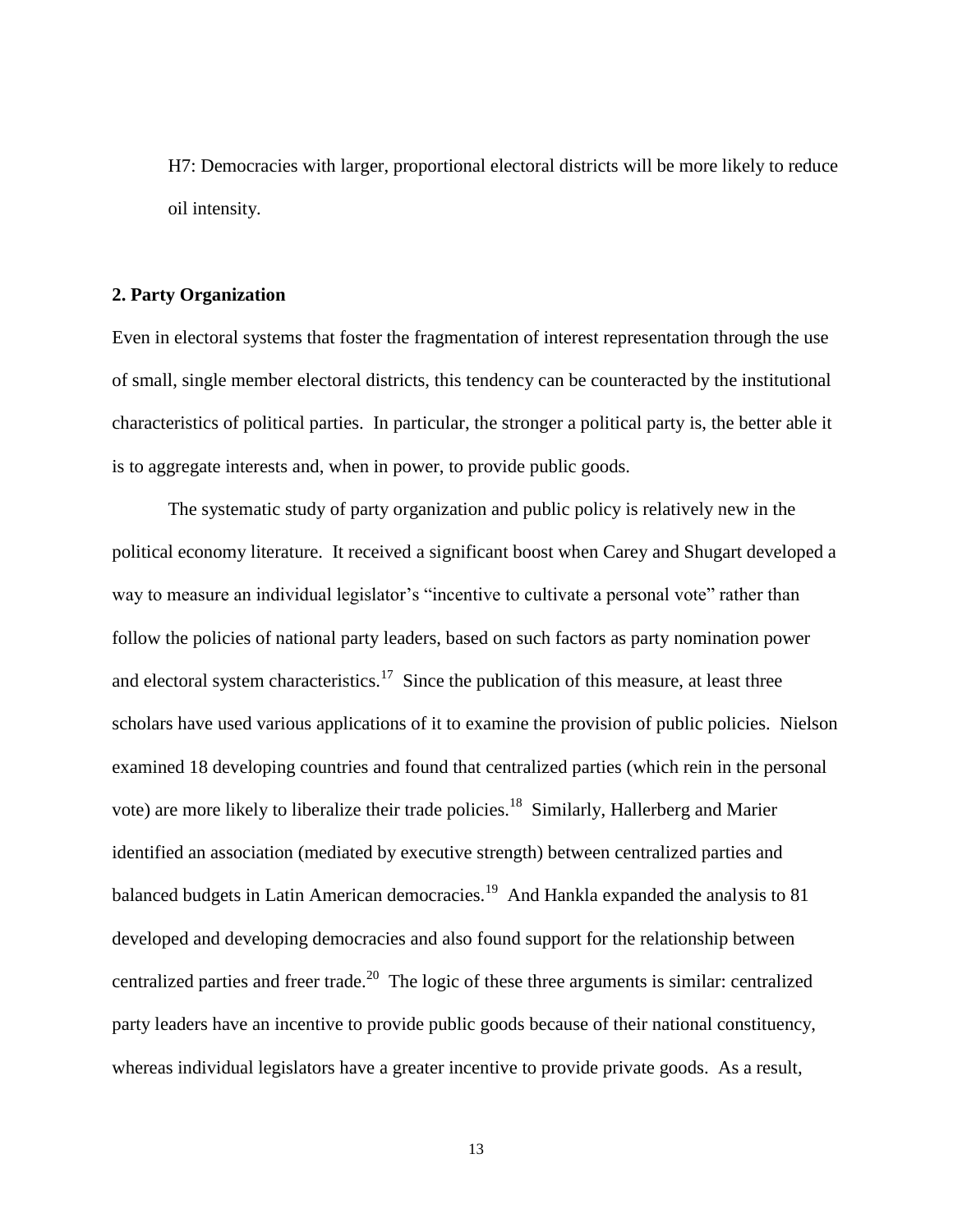when central party leaders are empowered and individual party members are constrained, the provision of public goods such as free trade or balanced budgets becomes more likely. We apply this logic directly to reductions in oil intensity:

H8: Democracies with more centralized parties will be more likely to reduce oil intensity.

#### **3. Legislative-Executive Relations**

We turn finally to possible links between legislative-executive relations and oil intensity. We assume that, among democracies, national executives will tend to have broad, national constituencies, whereas individual legislators will generally represent more particularistic interests.<sup>21</sup> Therefore, we expect that when national decision-making is centralized in an executive, and when that executive is controlled by a single individual or party, the provision of public goods, such as lower oil intensity, will be easier.

This expectation is supported by numerous findings in the political economy literature. In his examination of Latin American countries, for example, Nielson finds that delegation to presidents is associated with lower tariffs.<sup>22</sup> Using a similar logic, Hallerberg and Marier and Franzese find that strong presidents are generally associated with more balanced budgets.<sup>23</sup> Haggard and Kaufman argue that, because of their relative insulation, strong executives can facilitate economic reforms in newly democratized countries, at least in the short run.<sup>24</sup> And scholars of the developmental state generally find that more insulated government institutions facilitate the disciplining of capital and labor necessary to promote the public's long term interest in economic growth.<sup>25</sup> Because executives, whether elected directly or by a parliament, have national or semi-national constituencies, they should be more insulated from interest group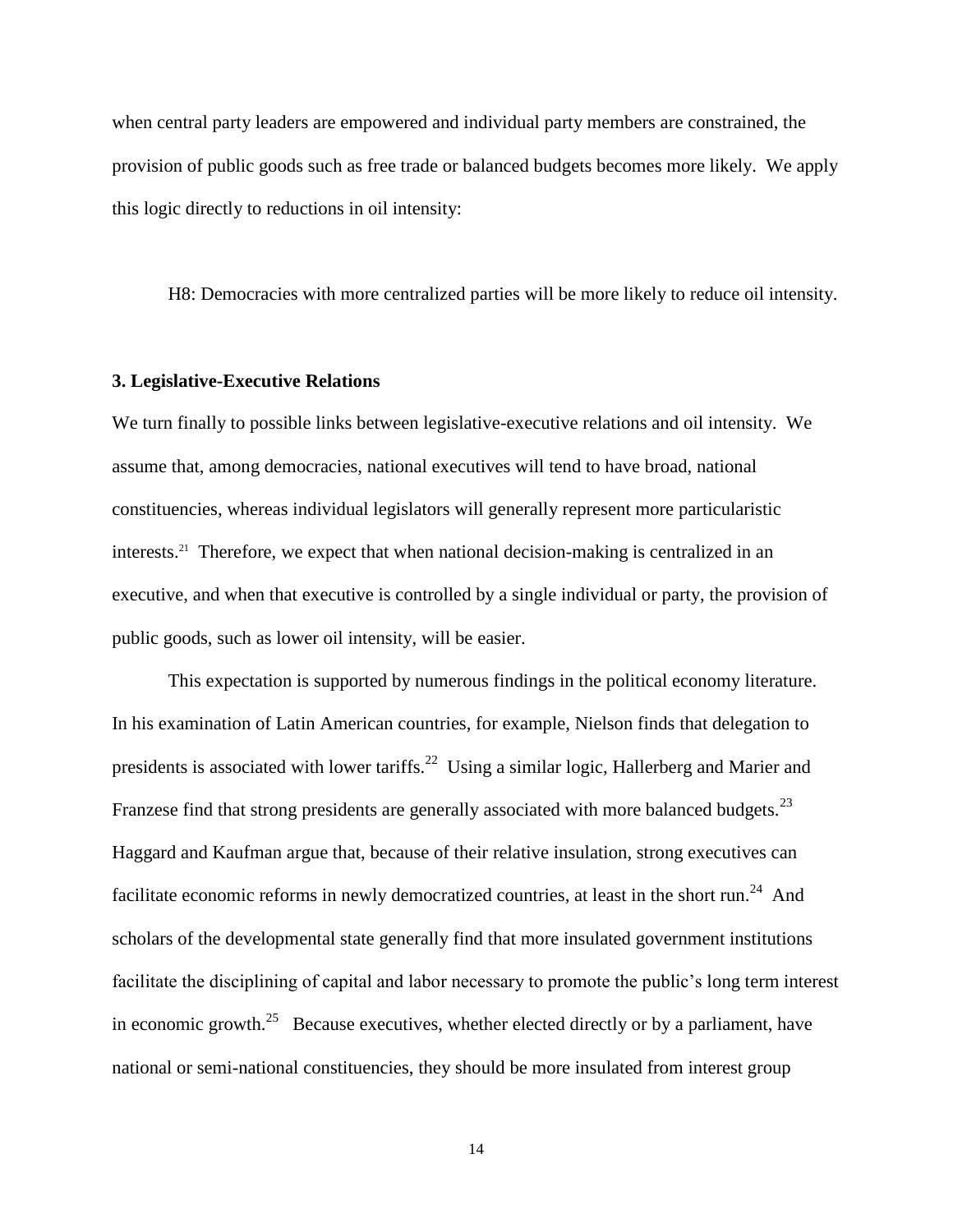pressure.

The well-developed literature on the role of executive preference and divided government on American trade policy outcomes arrives at similar findings. Keech and Pak demonstrate empirically that American Presidents, regardless of party, have advocated some degree of trade liberalization.<sup>26</sup> Moreover, a number of scholars have suggested that when Congress and the Presidency are controlled by different parties, there will be a protectionist bias in policy. This outcome could result from the reluctance of Congress to delegate "fast track" or trade promotion authority to a President of the opposing party.<sup>27</sup> As a result, Congress will retain greater control over trade and, because of its greater openness and proclivity to logrolling, protection will likely increase. While several scholars, most recently Karol, have questioned this argument, few have challenged the fundamental notion of the free-trading president.<sup>28</sup>

The same general logic should apply to parliamentary systems. When coalition governments are in power, public goods should be in shorter supply than when single party governments hold sway. The budget literature on party fragmentation, discussed above with respect to veto players, has borne out this argument in a number of studies.<sup>29</sup> It is, however, important to realize that the precise nature of the relationship between unified government and public goods provision may vary between parliamentary and presidential systems, and so they should be analyzed separately.<sup>30</sup> These considerations suggest the following hypotheses:

H9: Presidential democracies will be more likely to reduce oil intensity under unified than under divided government.

H10: Parliamentary democracies will be more likely to reduce oil intensity under singleparty than under coalition government.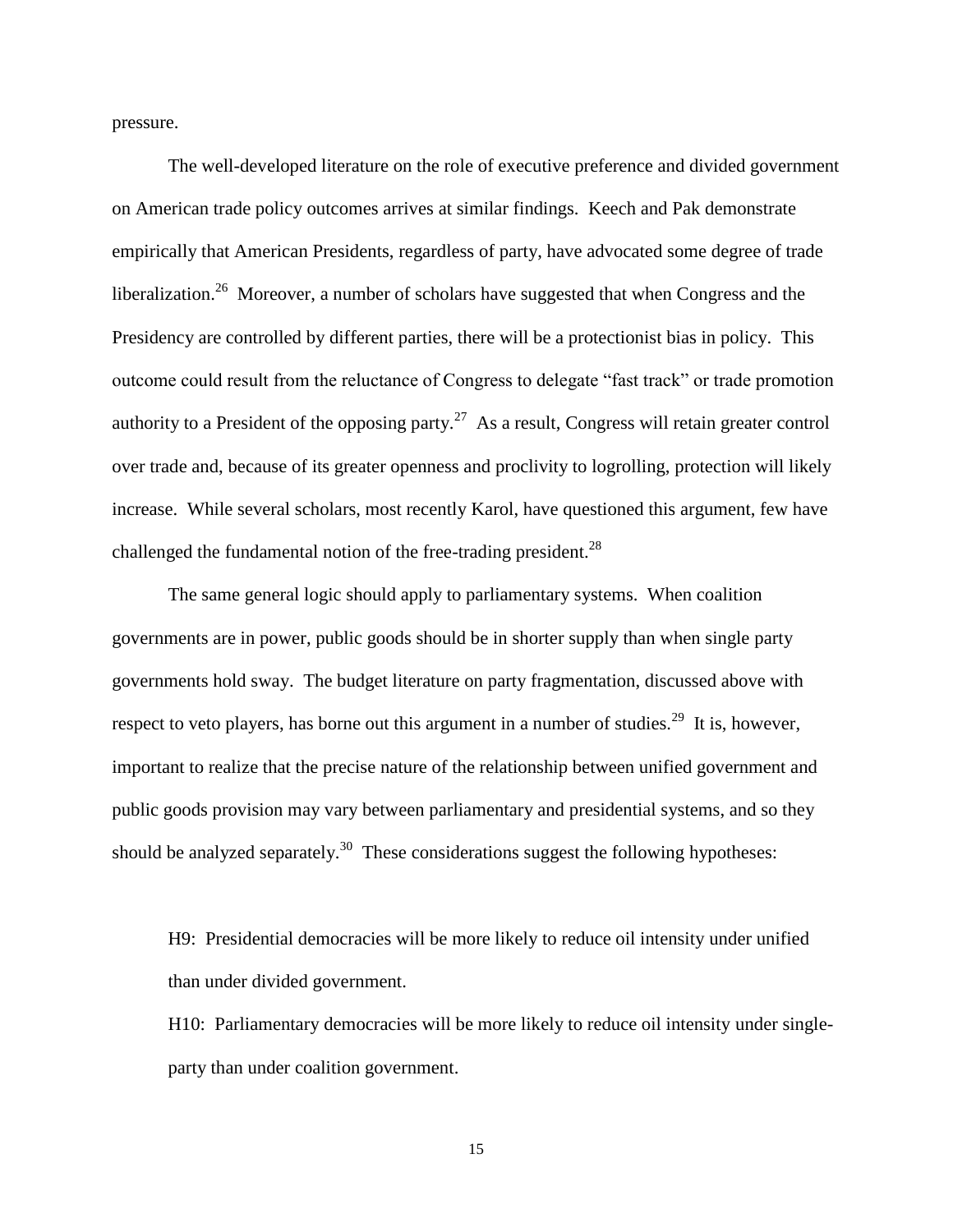#### **IV. Statistical Analysis**

#### **A. Model**

We ask how well the various factors identified above can explain longitudinal and cross-national variations in oil intensity. We are especially interested in understanding how effectively different democracies have been able to reduce oil intensity after the first oil shock drove up the price of oil around the world and raised concerns about the security of oil supplies. To accomplish these goals, we analyze all democracies over the period 1974-2007, contingent on data availability.<sup>31</sup> We begin our analysis in 1974 because it was only after the first oil shock that oil consumption became a major political issue. We make the assumption that the political, economic, and strategic pressure for oil conservation remained relatively constant during our period of analysis. While this is not strictly true, it would be difficult to operationalize the crosstemporal variation in pressure and, more to the point, the wide variety of conservation policies employed by the states could take anywhere from a few weeks (price incentives) to years (mileage standards) to manifest. As a result, a simple post-1973 additive model is the best option for testing our arguments.

To analyze our data, we make use of an error correction model, a very useful technique that is only now finding its way into the political science literature.<sup>32</sup> Two factors motivate this choice, one econometric and the other theoretical. First, our dependent variable (Y), oil intensity, is non-stationary for the country-years we consider, exhibiting a downward trend for most countries. This non-stationarity presents a variety of complex estimation problems that are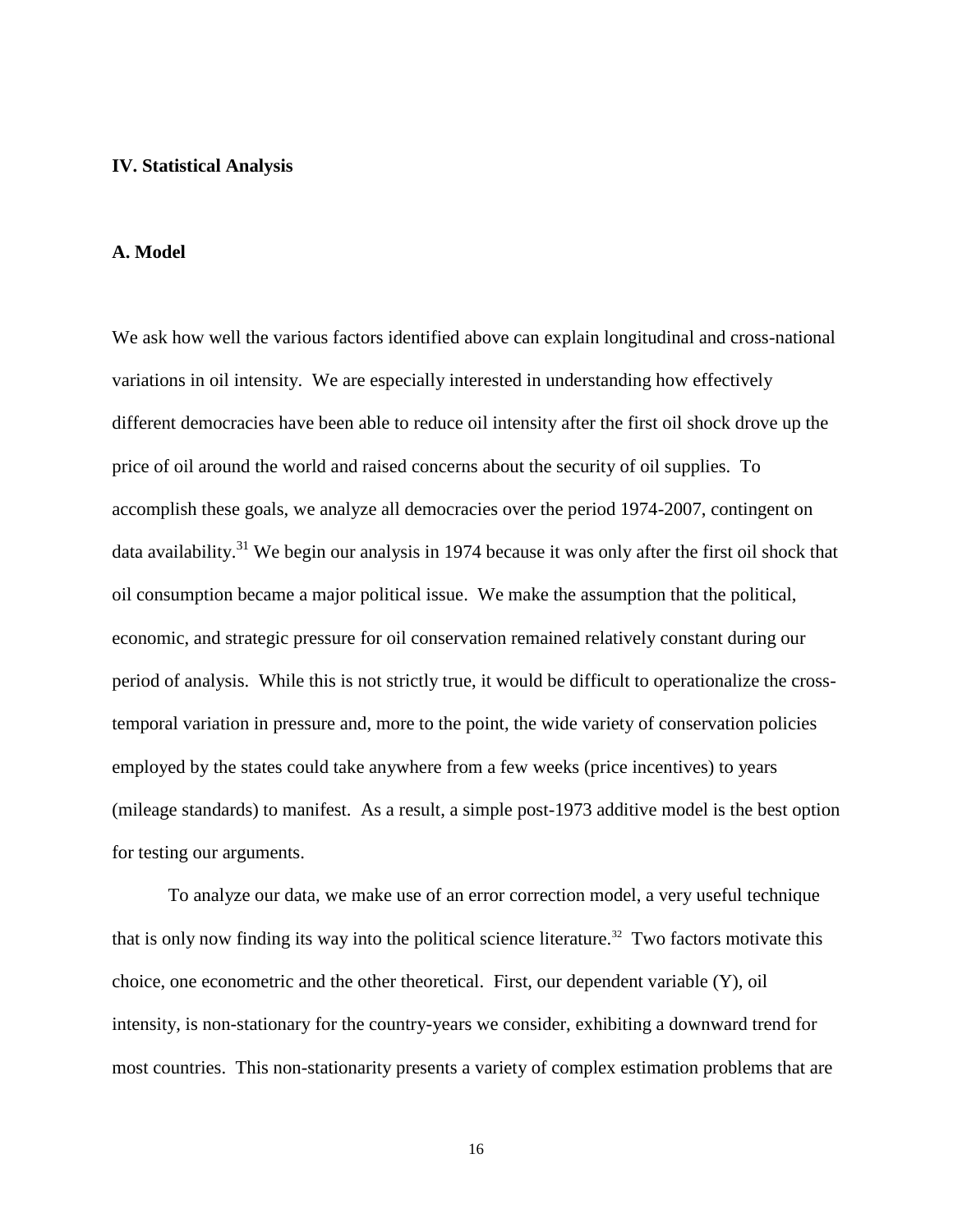most easily resolved by differencing our dependent variable. Second, the use of an error correction model allows us to distinguish between the short- and long-term effects of some of our independent variables  $(X)$  on the dependent variable. The coefficient of a differenced independent variable (diffX) estimates the effect of a change in that variable on a change in the dependent variable (diffY), a relationship that can be termed the short-run impact of X on Y. The coefficient of a non-differenced independent variable, by contrast, estimates the effect of the value of X on changes in Y, or, put differently, the variable's long run effect.

In the error correction model, then, our dependent variable becomes differenced oil intensity. Following the standard estimation for error correction models, we include the lagged level of the dependent variable in the estimation to control for the impact of the size of oil intensity on its change. We also include both the differenced and lagged non-differenced values of our economic independent variables on the right side of the equation. We do not, however, difference our political variables because they vary very little across time.

#### B. **Operationalization of the Variables**

#### **1. Dependent Variables**

We operationalize our primary dependent variable as the annual change in oil intensity (*Diff Oil Intensity*). It is calculated by dividing oil consumption (in metric tons) from the British Petroleum (BP) Statistical Review of World Energy by gross domestic product (in millions of constant 2000 US dollars) from the World Bank's World Development Indicators (WDI).<sup>33</sup>. To test for robustness, we also make use of the annual change in a country's overall energy intensity (*Diff Energy Intensity*), which we expect to be influenced in similar ways by the economic, structural, and political variables, as a dependent variable. Indeed, energy intensity in the OECD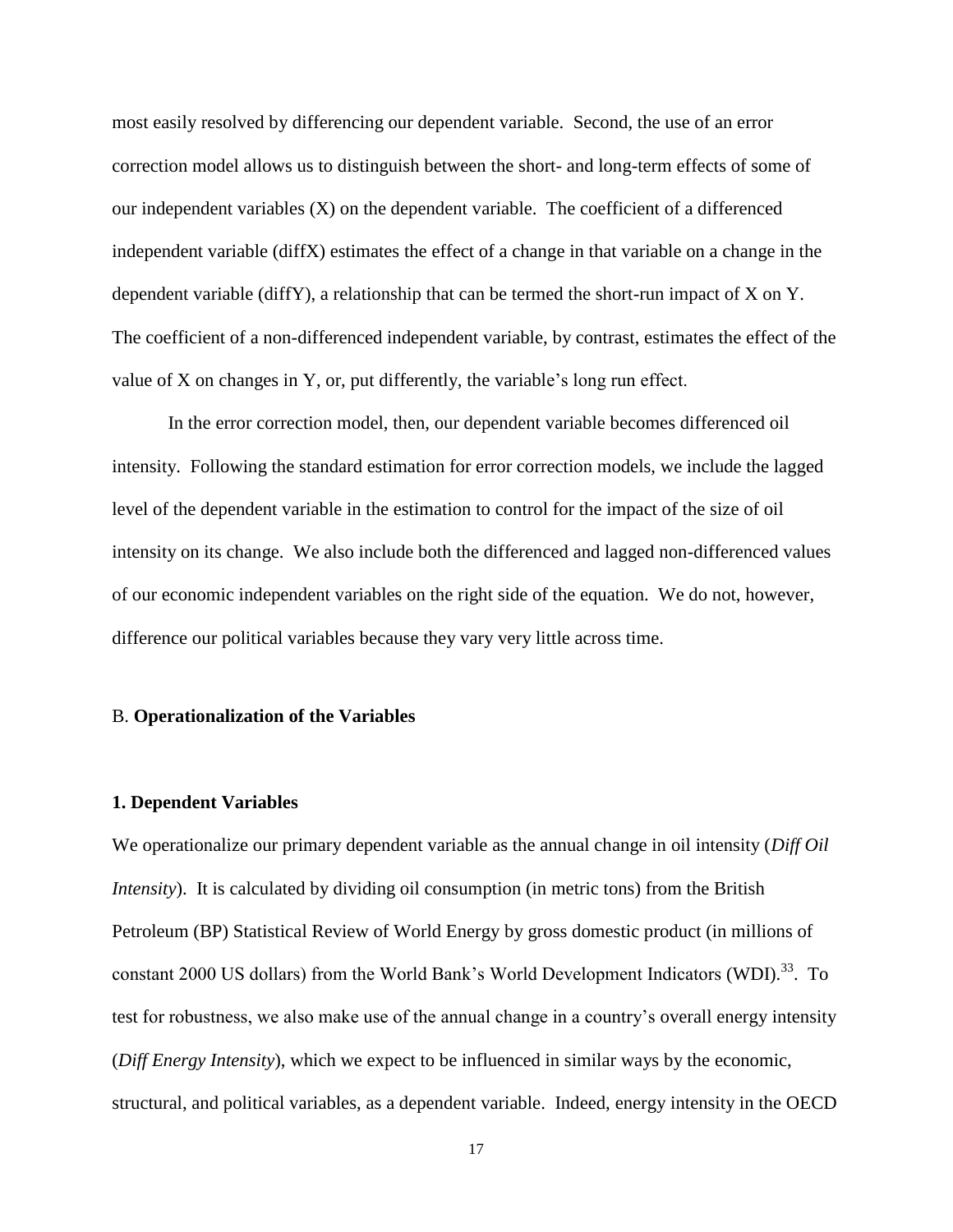countries has also declined more or less steadily since 1973, although by only about two-thirds as much as has oil intensity. We calculate this variable from data for primary energy consumption (in the same units) from BP and GDP per capita data (in millions of constant 2000 US dollars) from the World Bank. Overall energy consumption, of course, includes not only oil but also other fossil fuels, nuclear power, and renewable sources of energy. If our independent variables prove to be significant across both operationalizations, we will have even stronger evidence in support of our arguments.

#### **2. Economic and Structural Variables**

To measure the price of oil, we use data from BP for crude oil prices per barrel in constant U.S. dollars. We expect both the lagged and differenced oil price variables (*Lag World Price* and *Diff World Price*) to have a negative association with oil intensity.<sup>34</sup>

We take all of our remaining economic and structural variables from the World Bank.<sup>35</sup> We measure the long-term effects of increasing income on oil intensity using the lagged natural log of GDP per capita and the lagged squared natural log of GDP per capita in constant dollars (*Lag lnGDPpc* and *Lag SqlnGDPpc*). We difference these variables to capture the short-term effects of growing income (*Diff lnGDPpc* and *Diff SqlnGDPpc*).<sup>36</sup> As noted in H1, we expect increases in the level of GDP per capita to have a positive effect on oil intensity for less developed countries and a negative effect for developed countries.<sup>37</sup> Similarly, to measure the effect of sectoral composition on oil intensity, we use measures for the share of gross national income attributable to industry (*Lag Percent Industry*) and agriculture (*Lag Percent Agriculture*), using the service sector as the reference category. We expect oil intensity to increase with industry share in particular, and also probably with agricultural share. We include both the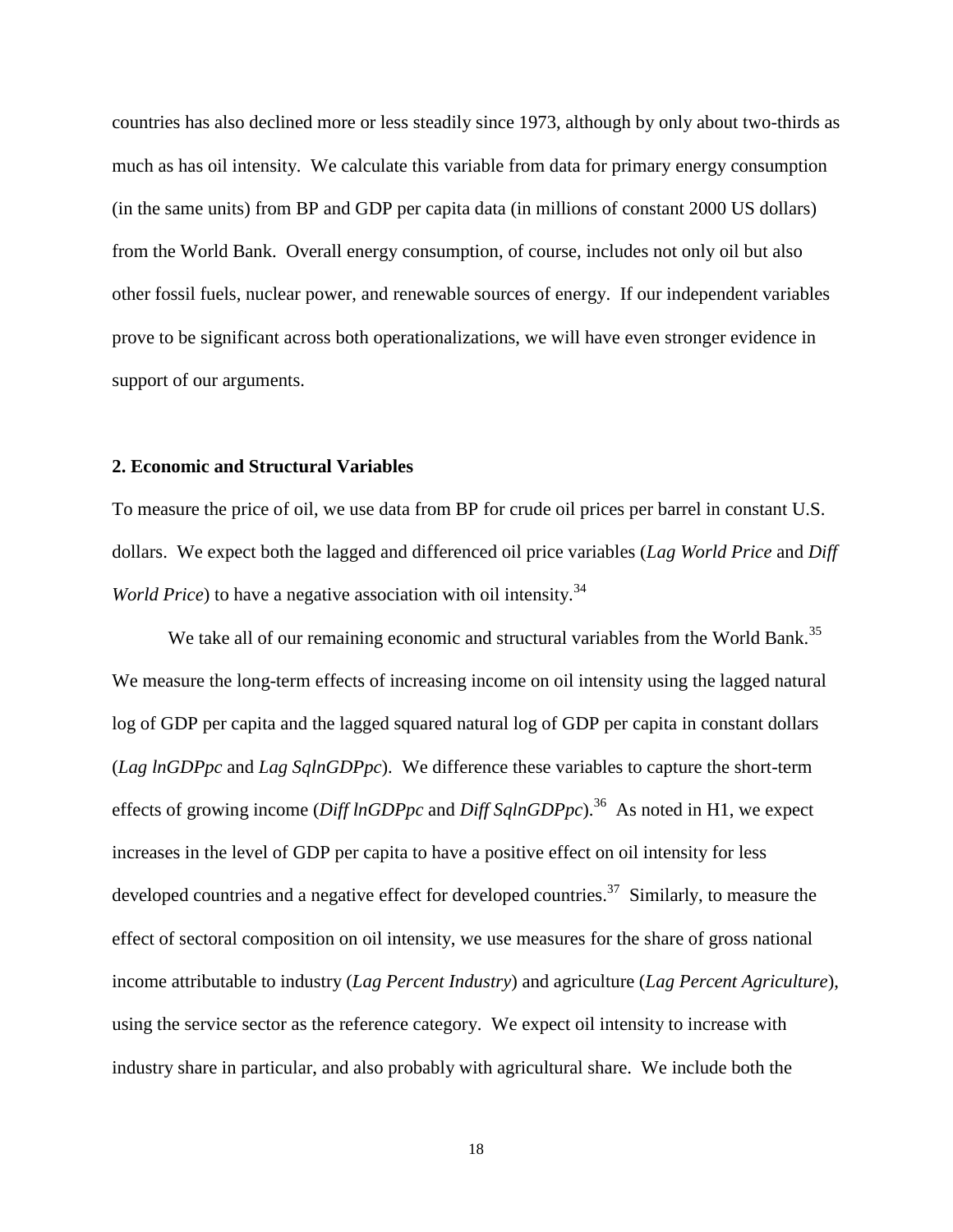lagged and differenced values of both variables in the model.

To measure the long-term impact of population concentration on oil intensity, we use overall population density (*Lag Pop Density*), or the average number of people per square kilometer. Other things being equal, lower population densities mean a greater need for transportation. We use differenced population density (*Diff Pop Density*) to capture the shortterm impact of increasing population density (identical to population growth in the absence of territorial acquisition or loss) on oil intensity.

Next, we seek to control for the share of oil produced domestically. Because data on oil production are not available for many of our cases, we use as a proxy intensity of energy production (total domestic energy production in metric tons of oil equivalent divided by gross domestic product in millions of constant 2000 US dollars). We expect overall energy production to correlate with oil production and thus for oil intensity to increase as intensity of energy production goes up, other things being equal. As usual, we include both lagged and differenced values of the variable in the model. Finally, to control for cultural factors and for the regional dissemination of ideas, we include dummy variables for North and Central America, South America, Oceania, Eastern Europe, the Middle East and North Africa, Sub-Saharan Africa, and Asia, with Western Europe as our omitted variable.<sup>38</sup> These regional dummies can also be used to control for the possible effects of European Union membership, although the overlap between the EU and the Western Europe dummy is imperfect. Basic data relating to the economic and structural control variables can be found in Table 1.

#### **3. Political Variables**

We evaluate our primary political hypothesis, the relationship between veto players and oil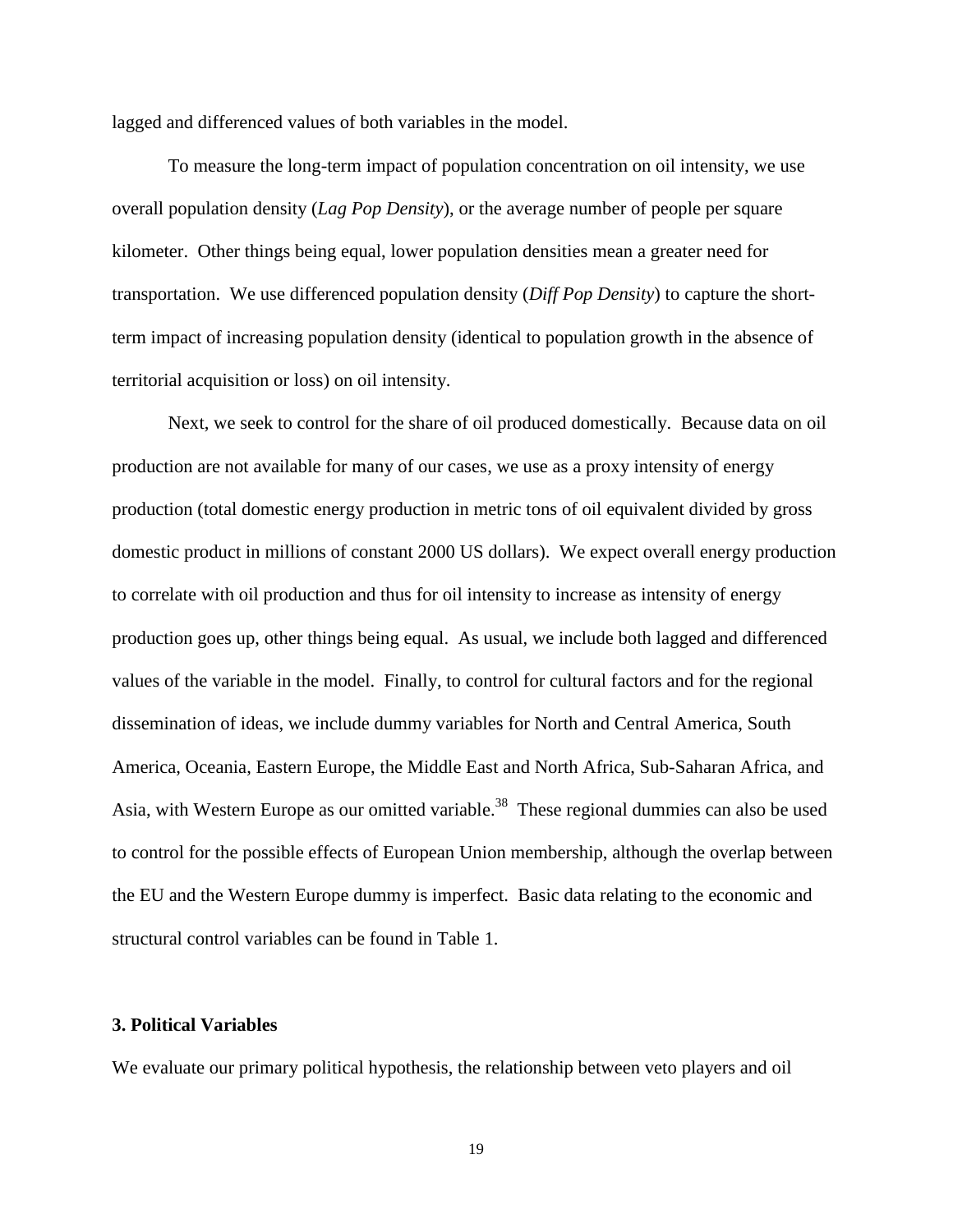intensity, using the fifth political constraint variable developed by Henisz.<sup>39</sup> This variable provides an aggregate measure of the degree to which the formation of policy is constrained by (1) the presence of multiple veto gates, including the executive, two possible chambers of the legislature, the judiciary, and sub-federal units and (2) the control of these veto gates by ideologically dissimilar parties. Political systems with more veto gates, as well as those systems where veto gates are controlled by more ideologically heterogeneous parties, will score higher on the variable (*Political Constraints*), which can range between "0" and "1".

To operationalize party organization, we make use of the data set developed by Hankla, which is based on Carey and Shugart's ballot variable.<sup>40</sup> Our variable *Party Decentralization* is coded "1" when party leaders have little influence over legislative candidate selection (as in primary systems), and "0" when their influence is significant. Control over the ballot is among the most important sources of party centralization.

We operationalize our remaining political variables using the Database of Political Institutions (DPI).<sup>41</sup> To measure electoral district size and proportionality, we use the *HouseSys* variable, which is coded "1" when the majority of seats in a country's lower house are elected by plurality vote, "0" when they are elected under proportional representation, and "0.5" when seats are evenly divided between the two. To test our theoretical expectations linking centralized, executive decision-making with lower oil intensity, we create dummy variables for divided presidential government (*Divided Pres Govt*), unified presidential government (*Unified Pres Govt)*, and coalition parliamentary government (*Coalition Parl Govt)*. These variables are based on the interaction of DPI's AllHouse dummy, coded "1" when the party of the executive controls all relevant legislative houses, with DPI's System variable*,* coded "1" for presidential governments.<sup>42</sup> Our omitted variable is of course majoritarian parliamentary systems.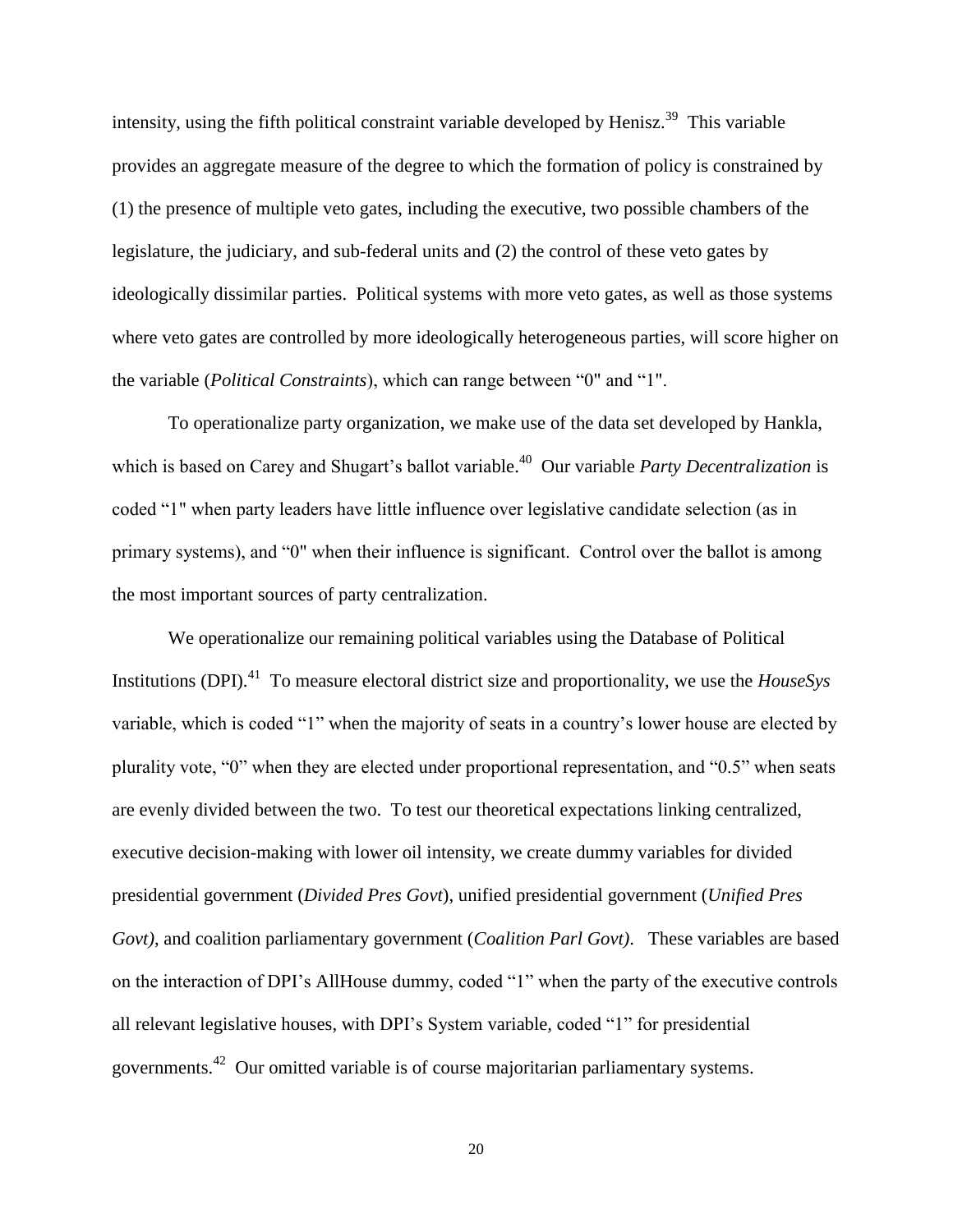We estimate one set of regressions for the veto player (*Political Constraints*) models, and another for the models evaluating the other political institutions. This approach is reasonable because the *Political Constraints* variable encompasses many of the more specific political institutions that we are considering. To estimate these models, we use random effects regression, a technique that allows us to consider the panel structure of the data in both our point estimates and our standard errors, but which is also compatible with our often time-invariant political variables. We also make use of fixed effects regression to verify the robustness of our veto player models, as there is sufficient temporal variation present. Summary statistics for our variables are reported in Table 1.

#### Table 1 about here

#### **V. Results**

Table 2 presents the results of our models. In it, we report three *Political Constraints* models (random and fixed effects models with *Diff Oil Intensity* as the dependent variable and a random effects model with *Diff Energy Intensity* as the dependent variable) and two models testing our additional political variables (a random effects model with *Diff Oil Intensity* as the dependent variable and another using *Diff Energy Intensity*). The results provide strong support for our primary political hypothesis (H6) – that, in the post 1973 world, democracies with fewer veto players have been better able to reduce their dependence on oil. The variable *Political Constraints* is significant at the 1% level for our primary oil intensity model with random effects and at the 5% level for both the oil intensity fixed effects and the energy intensity models. Its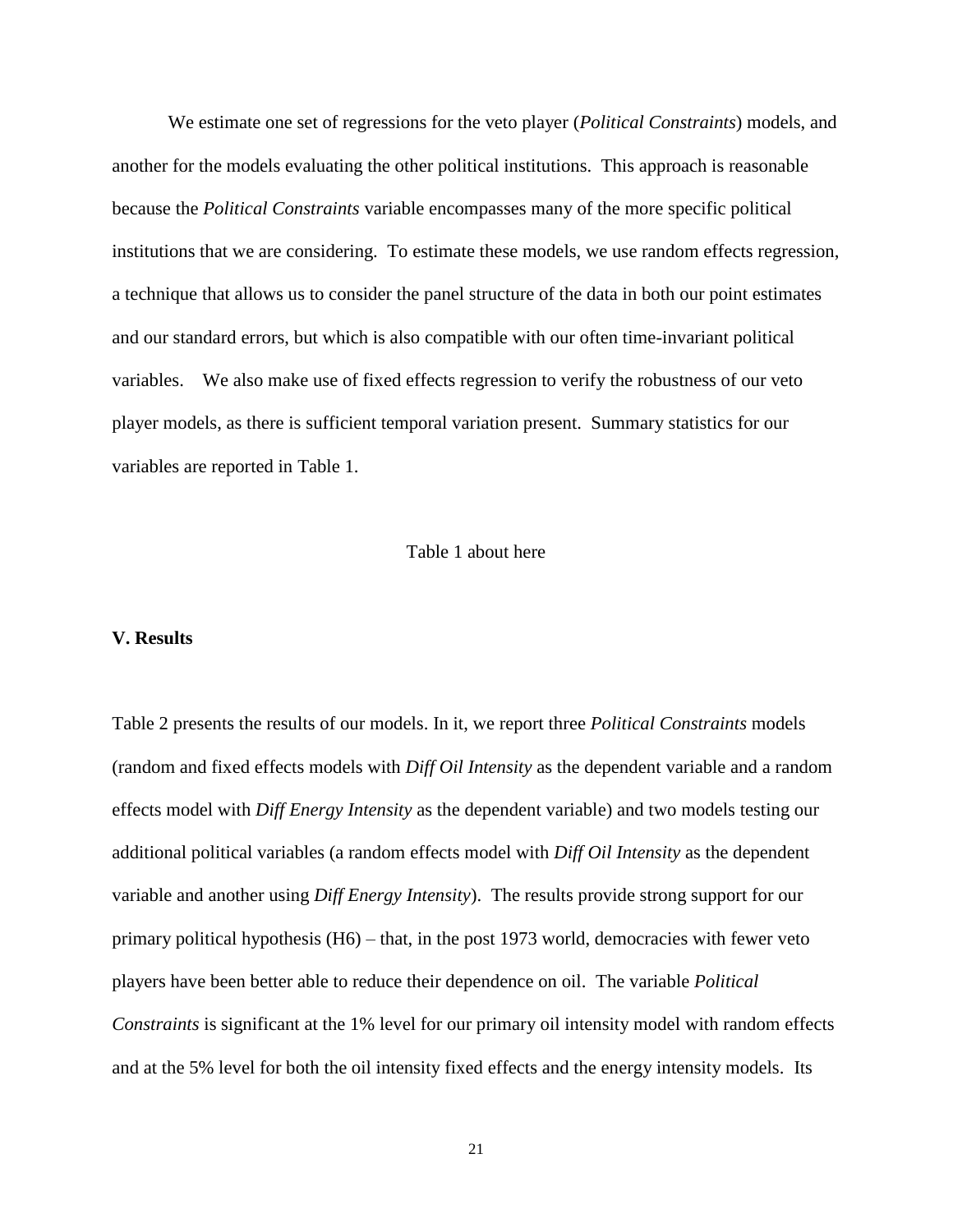effect is also substantively important, leading to an increase in oil intensity of about 9 metric tons of oil per million dollars across its range, just over half a standard deviation.

#### Table 2 about here

The results also provide support for most of the economic hypotheses that we identified in the theory section. In both of the oil intensity models, higher oil prices reduce oil consumption as expected in H1, although surprisingly the effect seems to be primarily a long run effect (as evidenced by the insignificance of differenced price). By contrast, the price variables are insignificant in the energy intensity models, perhaps because higher oil prices may both lead countries to consume more of other types of energy and dampen economic activity, with a net neutral effect on overall energy intensity.

As expected, in two of the three models, higher levels and faster growth of domestic energy production are associated with greater oil and energy intensity; in only one model are the effects not statistically significant. This finding indicates that states that can produce more of their own energy have fewer incentives to conserve, probably because they face fewer of the security externalities that arise from import dependence. There is also evidence that, as agriculture and especially industry give way to services in modern democracies, oil and energy intensity decline. This effect is stronger with the differenced variables, suggesting that it is a short term relationship that is more determined by shifts in economic structure than by the long term make-up of an economy. Turning to the population density variables, growth in population density (equivalent to population growth in the absence of territorial change) is associated, as expected, with reductions in oil and energy intensity.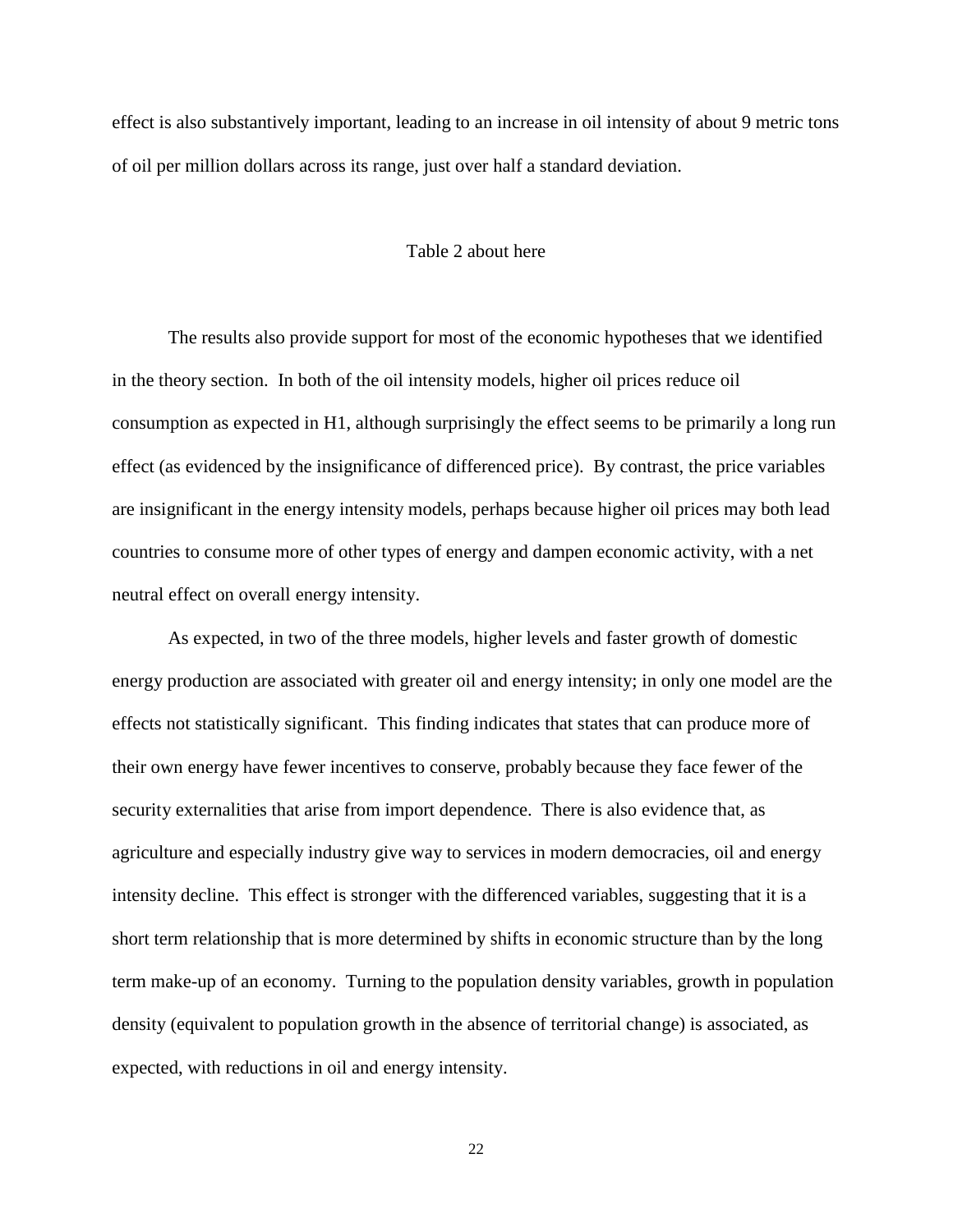In our primary model, oil intensity with random effects, higher levels of GDP per capita are significantly associated with increases in oil intensity whereas higher levels of squared GDP per capita are associated with decreases. This finding, also strongly present in our primary model testing the additional political variables, is in keeping with H2, which predicts that national income should have a curvilinear effect on oil consumption. In other words, we find evidence here that poorer countries in their early phases of growth use more oil, whereas richer countries, as they become even richer, find new ways to conserve. In the remaining models, it is the differenced GDP per capita variables that are significant, indicating that fast growth is associated with less efficiency and slow growth with more. This finding is compatible with the previous one as developing democracies tend to experience more rapid changes in GDP growth than richer democracies.

Turning now to the models testing our additional political variables, we find support for the hypothesized relationship (H8) between party decentralization and higher oil intensity. The *Party Decentralization* variable is strongly significant (at the 1% level) in our primary oil intensity model, with the predicted effect substantively important. Democracies with decentralized parties will, on average, see greater reductions in oil intensity by over one-third a standard deviation. We do not, however, find support for the *Party Decentralization* variable in our energy intensity robustness test, calling into question the robustness of the relationship.

The results for the divided presidential government (*Divided Pres Govt*), unified presidential government (*Unified Pres Govt)*, and coalition parliamentary government (*Coalition Parl Govt*) dummies indicate that single party control of the legislature has no significant effect on oil intensity in parliamentary systems. Moreover, presidential systems with divided governments are found to be more inclined to conservation than other types of systems. These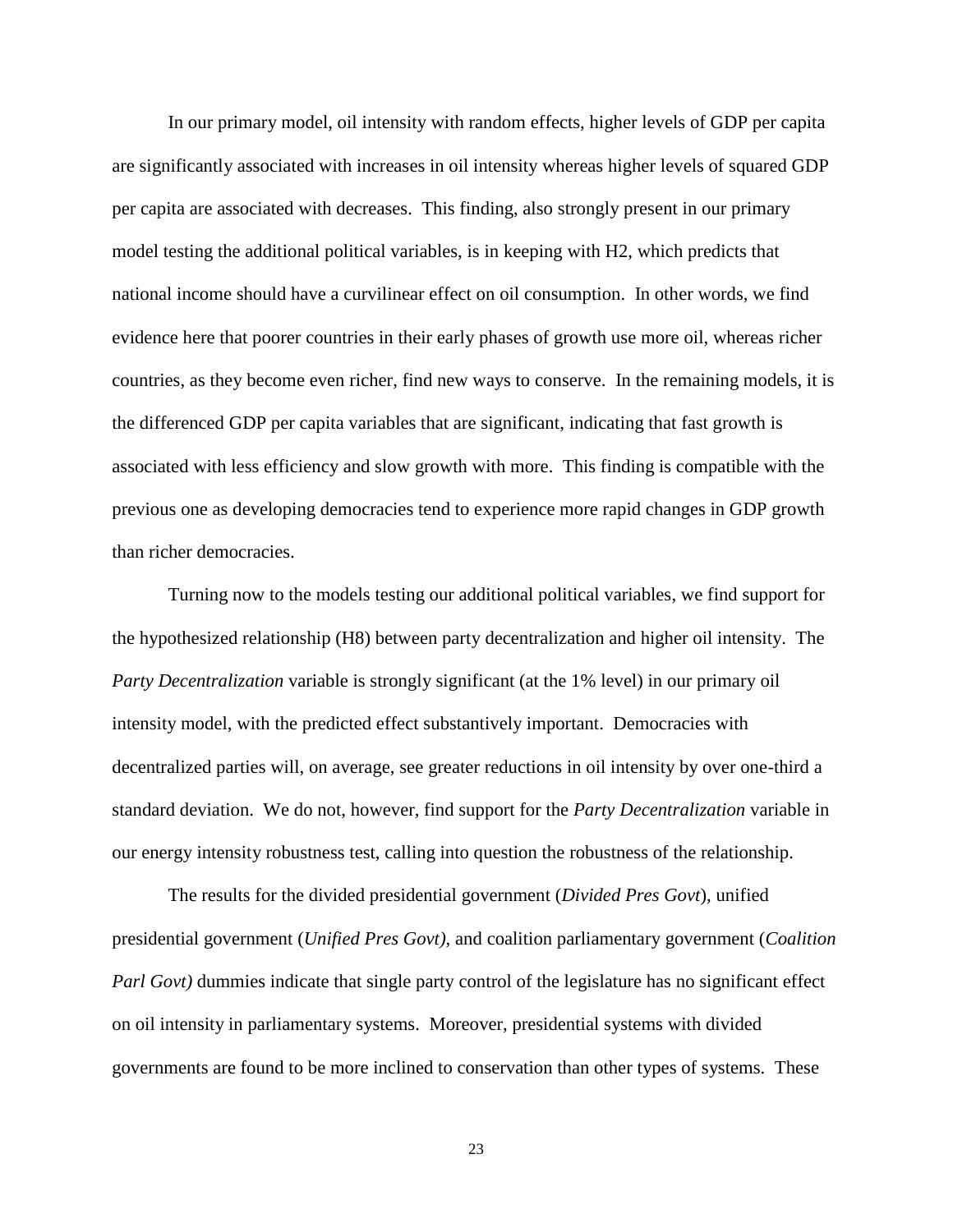surprising findings are less robust than our findings for *Political Constraint*, however, as they are significant in the primary oil intensity model but not in the energy intensity model*.*

Finally, we find no evidence to support the hypothesized relationship between electoral proportionality and energy conservation (H5), with the *HouseSys* variable insignificant in both models. Future research could usefully try a wider variety of indicators, but, as noted before, the precise effects of the electoral system in other policy areas have been controversial. The results for our control variables in the additional political models generally accord with the results of the *Political Constraints* models.

#### **VI. Conclusion**

Because the level of oil consumption and energy consumption more generally can have important economic, environmental, and security implications for states, it is important to understand their determinants. We have examined the relationship between national political institutions and oil intensity in democracies. In particular, we have tested the argument that more centralized political institutions have made it easier for democratic governments to reduce levels of oil intensity since the 1973-1974 oil crisis caused prices to jump dramatically and raised questions about the security of oil supplies.

We have found that the most comprehensive measure of political institutional centralization, veto players, has a significant effect. Lower levels of political constraint are significantly associated with larger decreases in oil and energy intensity. Alternative political institutional variables yield mixed results. Our measure of the decentralization of political parties is significant in the expected direction, suggesting that democracies with more centralized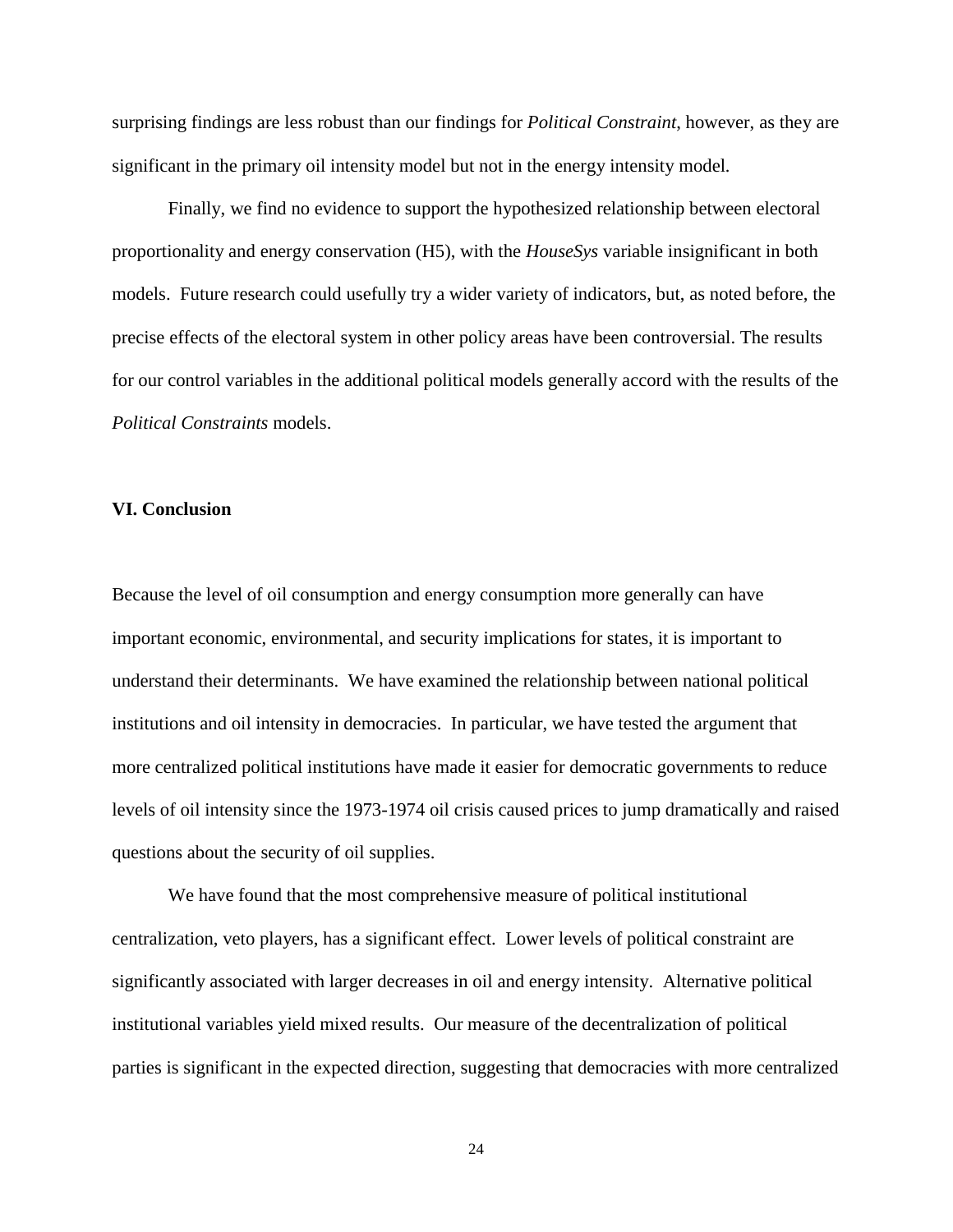parties have an easier time implementing policies that lower oil consumption. By contrast, we find no relationship between oil intensity and electoral system structure, a variable that has been questioned as a determinant of other policy outcomes but which we believe requires more testing before we can definitely reject it as a factor in energy policy. Finally, our interactive measure of the centralization of power in the executive produced the surprising result that divided presidential systems are more likely to reduce oil intensity than other types of systems, although the effect is not as robust as that of veto players.

Overall, these results provide further confirmation of the link between political institutions and cross-national differences in public goods provision. Most of the research making this connection has developed in isolation, with trade politics scholars, budgetary politics scholars, and others producing arguments broadly independent of one another. We extend these arguments to an understudied but important policy arena. More than that, however, this article demonstrates the usefulness of crossing sub-field boundaries to expand our understanding of how political institutions factor into public policy.

At the same time, our results leave unclear the precise mechanisms through which centralized political institutions foster the adoption of policies that result in lower levels of oil intensity in particular, and thus indicate the need for further investigation of these processes. Some answers may come from the development of better empirical measures of the different dimensions of democratic centralization explored here. But greater attention to the operation of party, electoral, and policy-making institutions and how they may vary across democracies and across issue areas is also merited. Likewise, we are unable to identify the effects and effectiveness of different types of policies for reducing oil intensity and the conditions, political or otherwise, that favor or militate against their adoption. Given the particular methods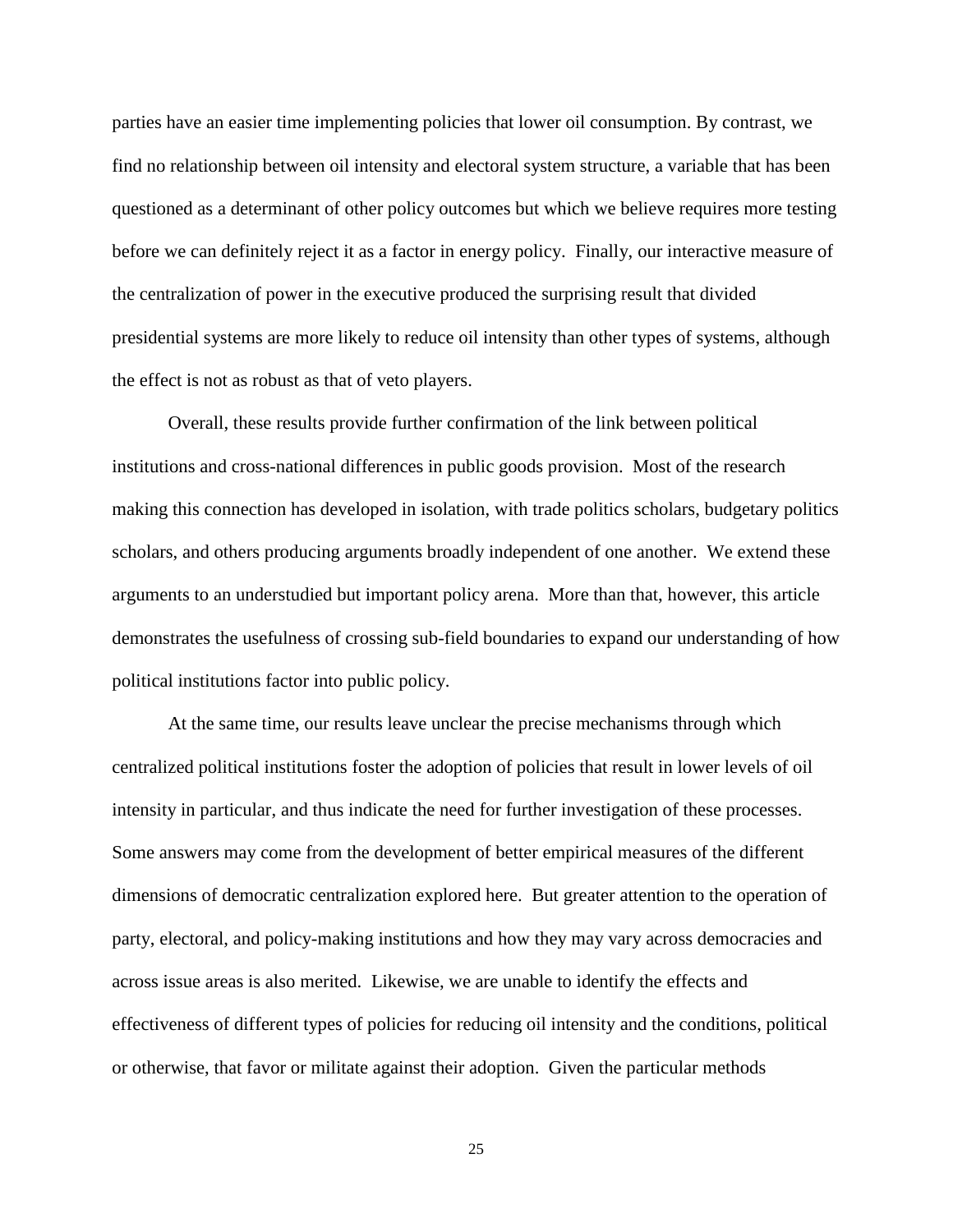employed here, policy choices are endogenous to the analysis. More fine-grained statistical techniques, involving the collection of detailed data on policy choices, or in-depth case study analysis will be necessary to shed light on these important issues.

From a more practical perspective, this study also helps to identify the potential opportunities for and constraints on efforts aimed at increasing economic efficiency, protecting the environment, and promoting national security through energy policy in the future. The advanced industrialized (OECD) democracies continue to account for more than 50 percent of the world's energy consumption, and some 85 percent of the energy they use still comes from fossil fuels.<sup>43</sup> Yet their incentives to reduce the use of oil and other fossil fuels are perhaps greater than ever. Over the past decade, the price of oil, still the most widely used single energy source, has sustained its largest increase, in both absolute and percentage terms, since World War II. Over the same period, prices for natural gas, the second most important fuel, have also risen substantially.<sup>44</sup> Meanwhile, the advanced industrialized countries have come to depend increasingly on oil and gas imports from unstable or potentially hostile countries. And concern about the negative environmental consequences of burning fossil fuels, especially climate change, has reached unprecedented levels.

Some reductions in fossil fuel consumption have already come about simply as a result of higher prices and the heightened concerns of individuals about the negative environmental and security externalities of energy use. But national policies will continue to play an important role in promoting conservation and energy efficiency. As this study has shown, however, how successful democracies can be at using policy to reduce energy consumption and intensity will depend in part on their political institutions. As a general rule, those with less centralized political institutions, especially in the form of larger numbers of more ideologically diverse veto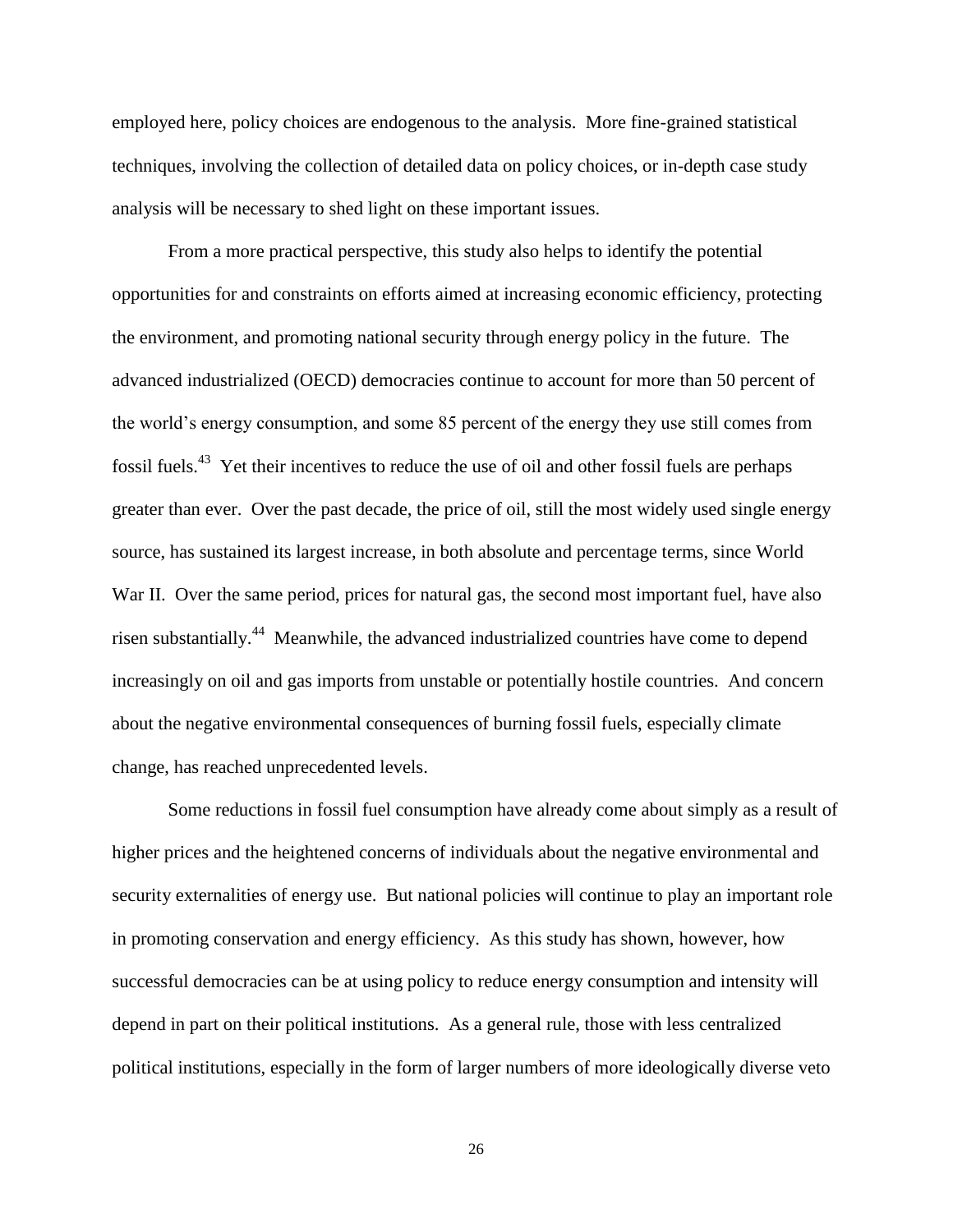players, will find it more difficult to take strong measures.

Indeed, there is some recent evidence to support this generalization. Of the largest advanced industrialized democracies, France and the United Kingdom arguably enjoy the most centralized political institutions. And in the last several years, first France and then the UK have developed comprehensive national energy policies.<sup>45</sup> In contrast, the United States, where political authority is more diffuse, has thus far seen only piecemeal, and relatively limited, legislative efforts to address high energy prices, concerns about climate change, and dependence on foreign oil.<sup>46</sup> Of course, it would be inappropriate to draw definitive conclusions from such limited observations. And the differences in the degree of political constraint are not so great as to ensure that these countries are fated to follow completely different policy paths. But it does suggest that efforts to promote greater energy efficiency and conservation through policy will face greater obstacles in some countries than others because of the relative efficiency of their political institutions.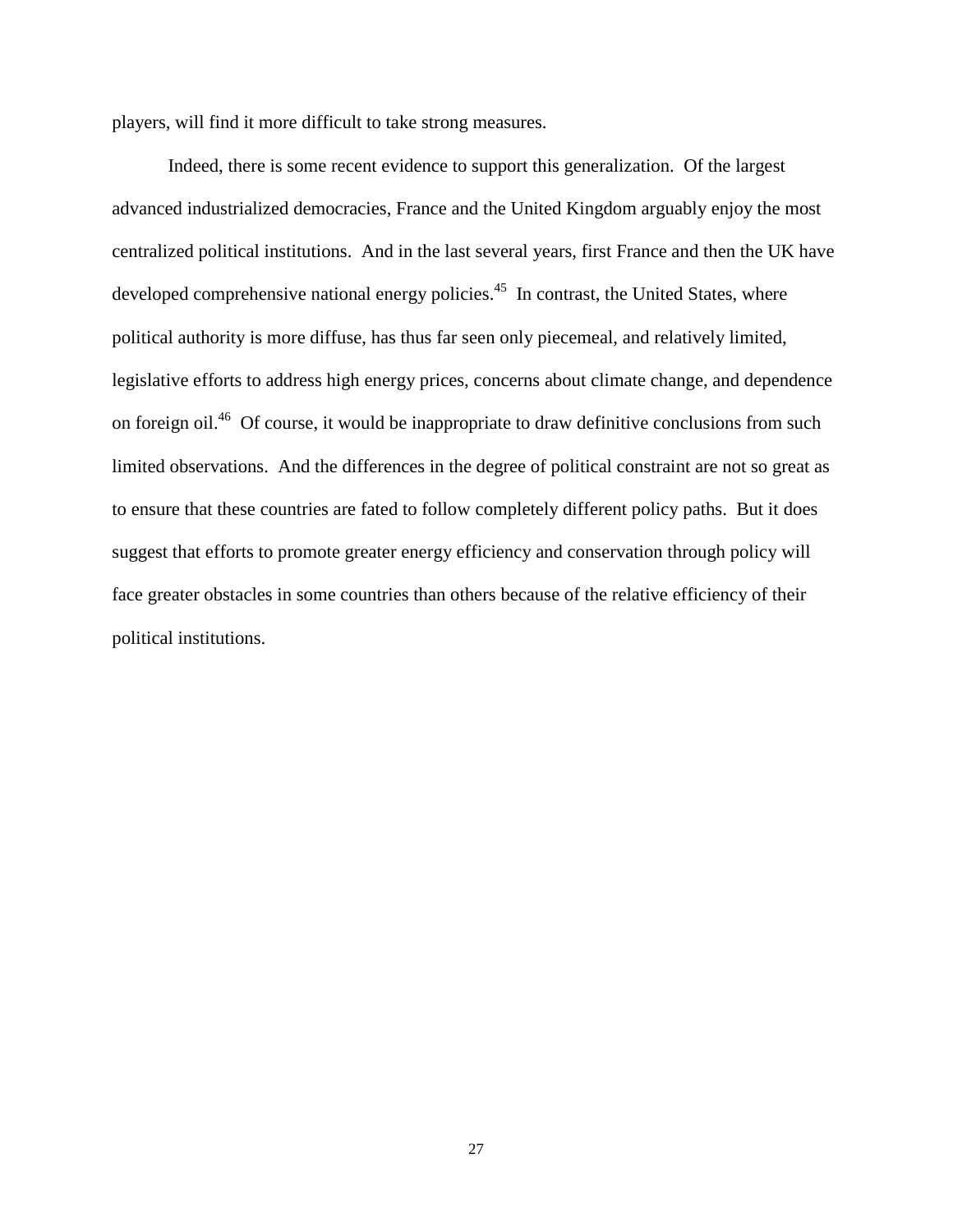| <b>Variable</b>               | <b>Range (Min-Max)</b> | <b>Mean</b>       | St. Dev. | <b>Expected</b><br><b>Effect on Y</b> |
|-------------------------------|------------------------|-------------------|----------|---------------------------------------|
| Diff Oil Intensity            | $-375$ to 45.7         | $-2.95$           | 16.9     | N/A                                   |
| Diff Energy Intensity         | -384 to 269            | $-5.08$           | 35.9     | N/A                                   |
| Lag Oil Intensity             | 47.1 to 1598           | 143               | 92.9     | Negative                              |
| Lag Energy Intensity          | 105 to 4560            | 388               | 474      | Negative                              |
| <b>Political Constraints</b>  | 0 to .894              | .713              | .153     | Positive                              |
| Unified Pres Govt             | $0$ or $1$             | .509              | .500     | Uncertain                             |
| <b>Divided Pres Govt</b>      | $0$ or $1$             | .171              | .377     | Positive                              |
| <b>Coalition Parl Govt</b>    | $0$ or $1$             | $\overline{.212}$ | .409     | Positive                              |
| HouseSys                      | $0$ or $1$             | .373              | .482     | Positive                              |
| <b>Party Decentralization</b> | $0$ or $1$             | .218              | .413     | Positive                              |
| Diff World Price              | $-27.0$ to 47.7        | .822              | 11.1     | Negative                              |
| Lag World Price               | 17.3 to 96.6           | 38.9              | 19.0     | Negative                              |
| <b>Diff Energy Production</b> | -209 to 227            | $-1.88$           | 30.6     | Positive                              |
| Lag Energy Production         | 5.97 to 2559           | 352               | 434      | Positive                              |
| Diff Percent Industry         | $-12.5$ to 13.8        | $-.245$           | 1.65     | Positive                              |
| Lag Percent Industry          | 19.9 to 60.6           | 32.6              | 6.13     | Positive                              |
| Diff Percent Agriculture      | $-7.72$ to $10.4$      | $-.279$           | .941     | Positive                              |
| Lag Percent Agriculture       | .963 to 38.0           | 7.75              | 7.07     | Positive                              |
| Diff Pop Density              | $-1.50$ to 21.5        | 1.05              | 2.71     | Negative                              |
| Lag Pop Density               | 1.83 to 1156           | 133               | 161      | Negative                              |
| Diff lnGDPpc                  | $-.172$ to $.150$      | .020              | .033     | Uncertain                             |
| Lag lnGDPpc                   | 5.39 to 10.6           | 9.00              | 1.22     | Positive                              |
| Diff SqlnGDPpc                | $-2.76$ to 2.52        | .366              | .550     | Uncertain                             |
| Lag SqlnGDPpc                 | 29.0 to 112            | 82.4              | 20.4     | Negative                              |
| North & Central America       | $0$ or $1$             | .068              | .253     | Uncertain                             |
| South America                 | $0$ or $1$             | .126              | .331     | Uncertain                             |
| Oceania                       | $0$ or $1$             | .058              | .234     | Uncertain                             |
| <b>Eastern Europe</b>         | $0$ or $1$             | .303              | .460     | Uncertain                             |
| Middle East & North Africa    | $0$ or $1$             | .027              | .161     | Uncertain                             |
| Asia                          | $0$ or $1$             | .140              | .347     | Uncertain                             |
| Africa                        | $0$ or $1$             | .011              | .105     | Uncertain                             |
| Polity                        | 6 to 10                | 9.21              | 1.15     | N/A                                   |

## **Table 1: Summary of the Variables**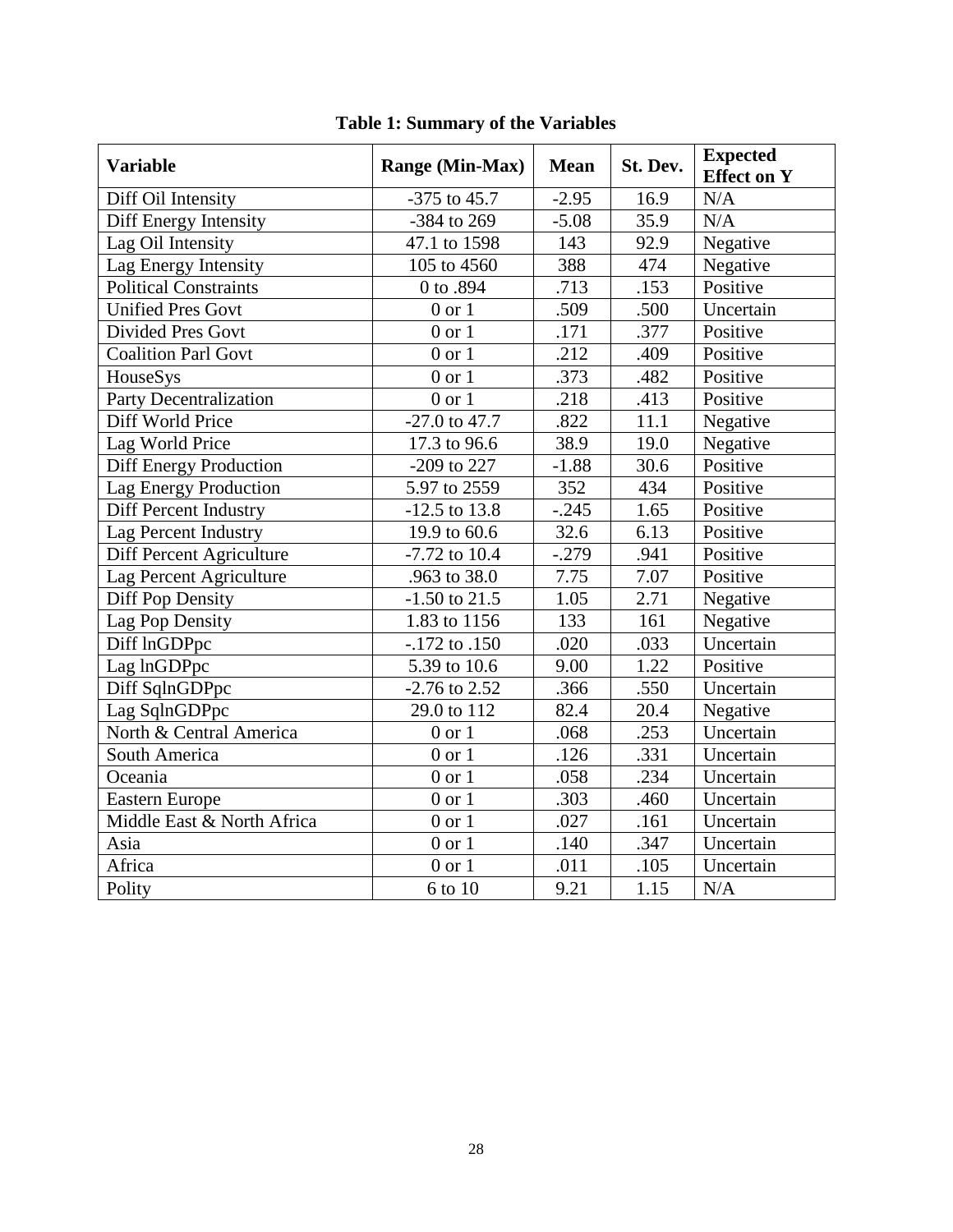| <b>Variables</b>             | <b>Random</b><br><b>Effects</b><br>(Oil Intensity) | <b>Fixed</b><br><b>Effects</b><br>(Oil<br>Intensity) | Random<br><b>Effects</b><br>(Energy<br>Intensity) | Random<br><b>Effects</b><br>(Oil Intensity) | Random<br><b>Effects</b><br>(Energy<br>Intensity) |
|------------------------------|----------------------------------------------------|------------------------------------------------------|---------------------------------------------------|---------------------------------------------|---------------------------------------------------|
| Lag Level of Y               | $-141***$                                          | $-0.234***$                                          | $-0.056***$                                       | $-.201***$                                  | $-.043$                                           |
|                              | (.006)                                             | (.018)                                               | (.004)                                            | (.007)                                      | $(.005)$ ***                                      |
| <b>Political Constraints</b> | $10.1***$<br>(3.88)                                | $11.9**$<br>(5.87)                                   | $16.3**$<br>(7.66)                                |                                             |                                                   |
| <b>Unified Pres Govt</b>     |                                                    |                                                      |                                                   | 1.71<br>(2.23)                              | .455<br>(5.24)                                    |
| <b>Divided Pres Govt</b>     |                                                    |                                                      |                                                   | $-6.98***$<br>(2.36)                        | $-7.66$<br>(5.58)                                 |
| <b>Coalition Parl Govt</b>   |                                                    |                                                      |                                                   | $-0.822$<br>(1.48)                          | $-.408$<br>(3.57)                                 |
| HouseSys                     |                                                    |                                                      |                                                   | 1.77<br>(2.19)                              | 5.60<br>(4.81)                                    |
| Party Decentral              |                                                    |                                                      |                                                   | 5.59***<br>(2.13)                           | 3.17<br>(4.28)                                    |
| Diff World Price             | $-0.056$                                           | $-.038$                                              | $-.036$                                           | $-.001$                                     | $-0.019$                                          |
|                              | (.040)                                             | (.040)                                               | (.080)                                            | (.036)                                      | (.090)                                            |
| Lag World Price              | $-.053*$                                           | $-.071**$                                            | $-.030$                                           | $-.081***$                                  | $-.002$                                           |
|                              | (.027)                                             | (.030)                                               | (.054)                                            | (.024)                                      | (.060)                                            |
| Diff Energy Prod             | $.023*$                                            | .014                                                 | $.245***$                                         | $.032**$                                    | $.462***$                                         |
|                              | (.013)                                             | (.015)                                               | (.027)                                            | (.014)                                      | (.035)                                            |
| Lag Energy Prod              | $.007***$                                          | $-.002$                                              | $.012***$                                         | $.011***$                                   | $.026***$                                         |
|                              | (.002)                                             | (.005)                                               | (.003)                                            | (.002)                                      | (.006)                                            |
| Diff Percent Industry        | $.649**$                                           | $.577**$                                             | $1.52***$                                         | .071                                        | $-.356$                                           |
|                              | (.276)                                             | (.282)                                               | (.554)                                            | (.243)                                      | (.609)                                            |
| Lag Percent Industry         | $-.055$                                            | .078                                                 | .024                                              | $.201*$                                     | $-.084$                                           |
|                              | (.114)                                             | (.151)                                               | (.221)                                            | (.117)                                      | (.277)                                            |
| Diff Percent Agric           | .162                                               | .191                                                 | $2.82***$                                         | $-.633$                                     | 1.47                                              |
|                              | (.466)                                             | (.470)                                               | (.937)                                            | (.429)                                      | (1.08)                                            |
| Lag Percent Agric            | $.335**$                                           | . 151                                                | $-.168$                                           | .507**                                      | $-.649$                                           |
|                              | (.168)                                             | (.228)                                               | (.335)                                            | (.200)                                      | (.475)                                            |
| <b>Diff Pop Density</b>      | $-0.936**$                                         | 1.20                                                 | $-.1.43$                                          | $-1.62***$                                  | $-1.62$                                           |
|                              | (.460)                                             | (1.08)                                               | (.941)                                            | (.556)                                      | (1.27)                                            |
| Lag Pop Density              | .006                                               | .014                                                 | .017                                              | .009                                        | .031                                              |
|                              | (.008)                                             | (.041)                                               | (.015)                                            | (.010)                                      | (.021)                                            |
| Diff lnGDPpc                 | $-187$                                             | $-285**$                                             | $-709***$                                         | $-291***$                                   | $-1863***$                                        |
|                              | (118)                                              | (122)                                                | (231)                                             | (99.9)                                      | (246)                                             |
| Lag lnGDPpc                  | 35.6***                                            | 15.2                                                 | $-8.12$                                           | 49.0***                                     | $-.610$                                           |
|                              | (9.17)                                             | (26.2)                                               | (18.2)                                            | (11.7)                                      | (27.1)                                            |
| Diff SqlnGDPpc               | 9.55                                               | 13.9*                                                | 37.2***                                           | $13.8**$                                    | 101***                                            |
|                              | (6.90)                                             | (7.11)                                               | (13.6)                                            | (5.82)                                      | (14.4)                                            |
| Lag SqlnGDPpc                | $-2.34***$                                         | $-1.92$                                              | $-.075$                                           | $-3.26***$                                  | $-0.621$                                          |
|                              | (.515)                                             | (1.36)                                               | (1.01)                                            | (.656)                                      | (1.50)                                            |
| <b>Regional Dummies</b>      | Yes                                                | Dropped                                              | Yes                                               | Yes                                         | Yes                                               |
| ${\bf N}$                    | 985                                                | 985                                                  | 985                                               | 929                                         | 929                                               |
| R2                           | .455                                               | .293                                                 | .424                                              | .513                                        | .378                                              |

**Table 2: Results of the Models**

\*\*\*p<.01, \*\*p<.05, \*p<.10 All tests are 2-tailed.Standard errors are in parenthesis.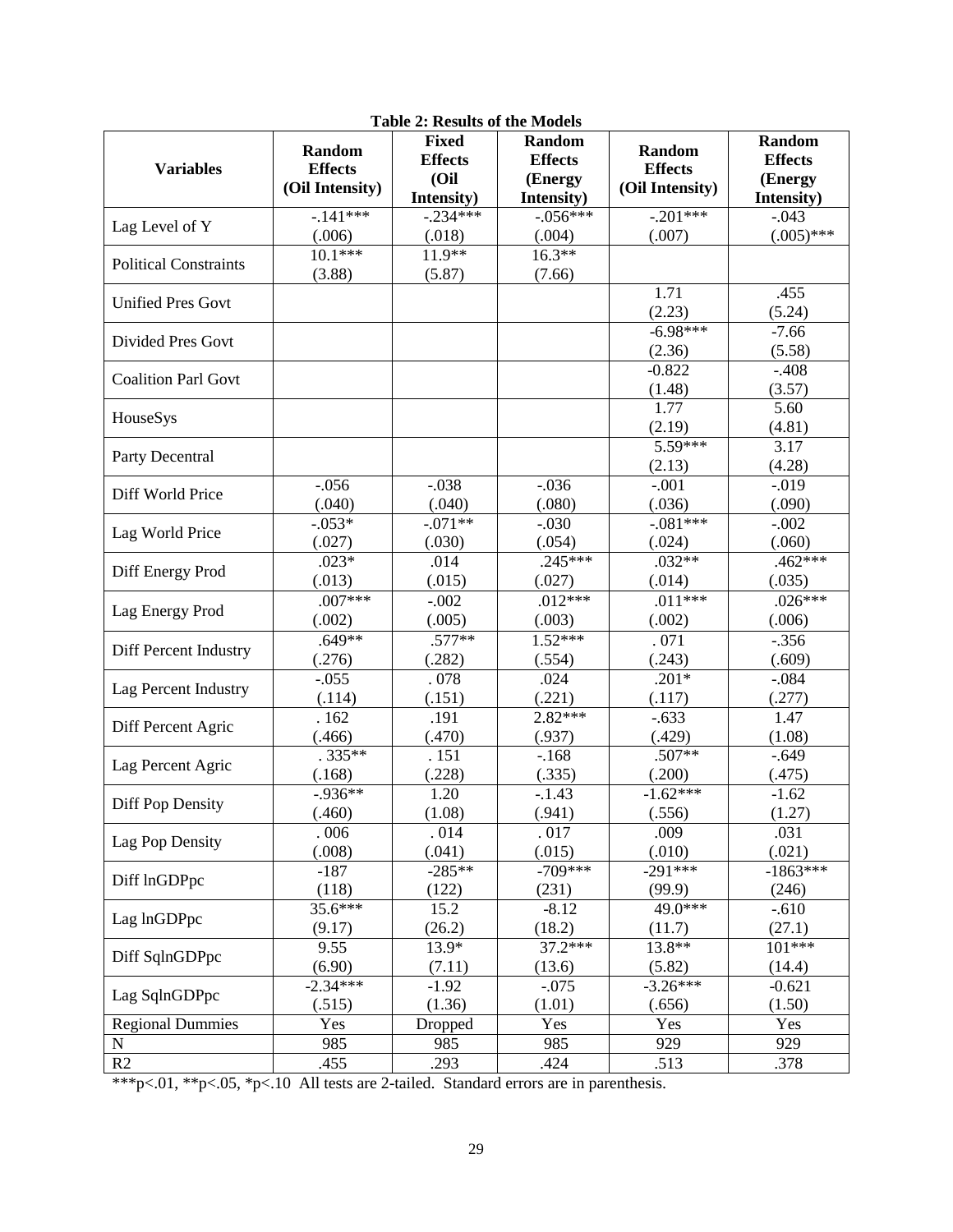

Sources: BP, *BP Statistical Review of World Energy 2009* (London: BP, 2009); World Bank, *World Development Indicators* (Washington, DC: The World Bank, 2009).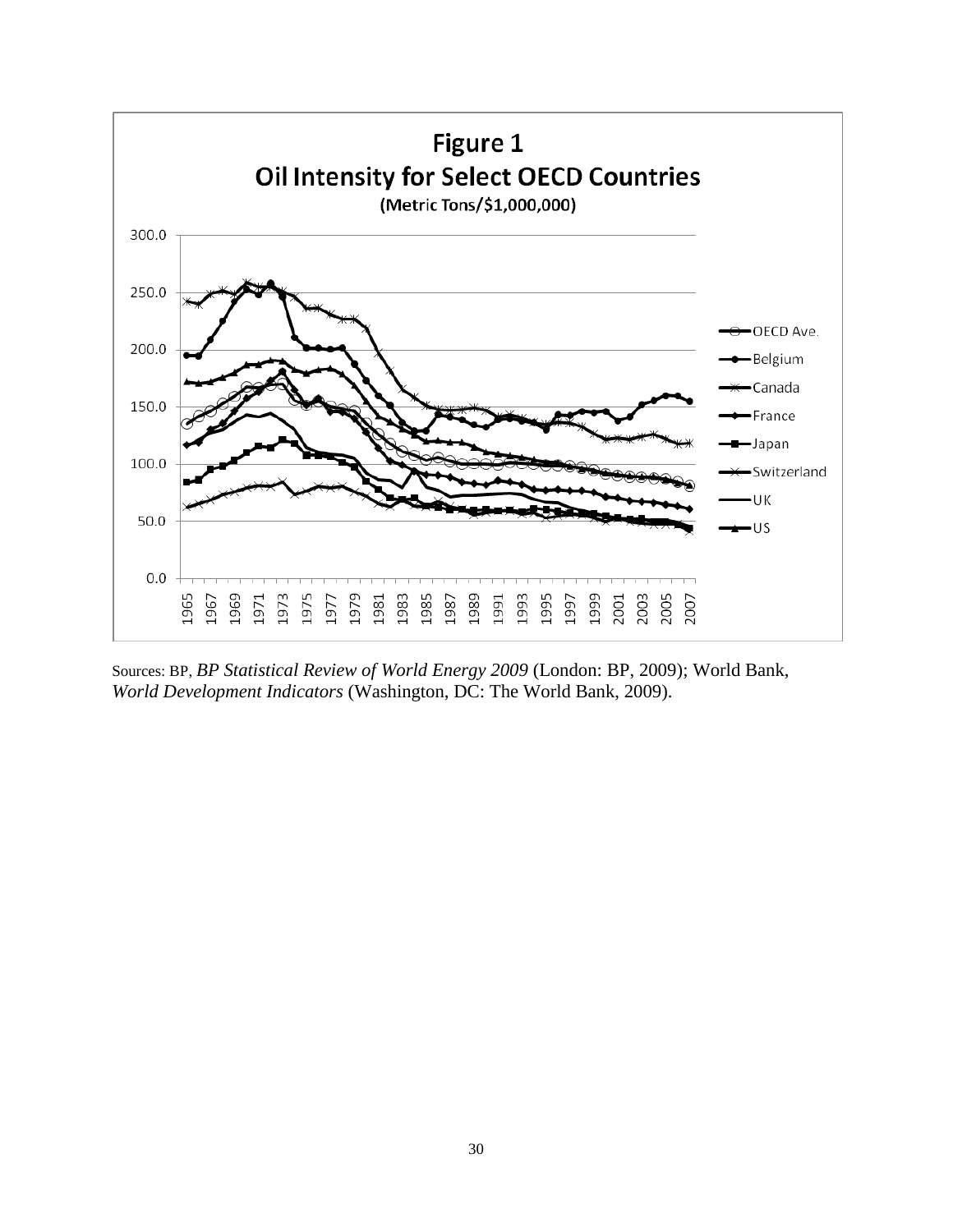#### **NOTES**

The order in which the authors' names appear is purely alphabetical. John Duffield is grateful to the German Marshall Fund of the United States and Georgia State University for financial support during the early stages of this project. The authors would also like to thank Sara Miller for her excellent research assistance, Shane Tomashot for help with the tables and citations, Scott Graves for invaluable advice regarding error correction models, Jason Reifler for technical assistance, and three anonymous reviewers for detailed comments and suggestions. <sup>1</sup> BP, *BP Statistical Review of World Energy 2009* (London: BP, 2009), available at

<http://www.bp.com/productlanding.do?categoryId=6929&contentId=7044622> (accessed Sept. 2, 2009).

2 For examples, see John S. Duffield, *Over a Barrel: The Costs of US Foreign Oil Dependence* (Palo Alto: Stanford University Press, 2008).

 ${}^{3}BP.$ 

 $\overline{a}$ 

<sup>4</sup> As we discuss in more detail below, theoretical and econometric reasons lead us to examine changes rather than levels of consumption.

5 Energy Information Agency, *Annual Energy Review 2008* (Washington, D.C.: Department of Energy, June 2009).

6 See Duffield.

 $<sup>7</sup>$  G. John Ikenberry, "Market Solutions for State Problems: The International and Domestic</sup> Politics of American Oil Decontrol," *International Organization*, 42 (Winter 1988), 151-77. 8 International Energy Agency, *Energy Prices and Taxes: Quarterly Statistics* (various issues).

<sup>9</sup> One caveat is that we focus here on the centralization of political institutions at the national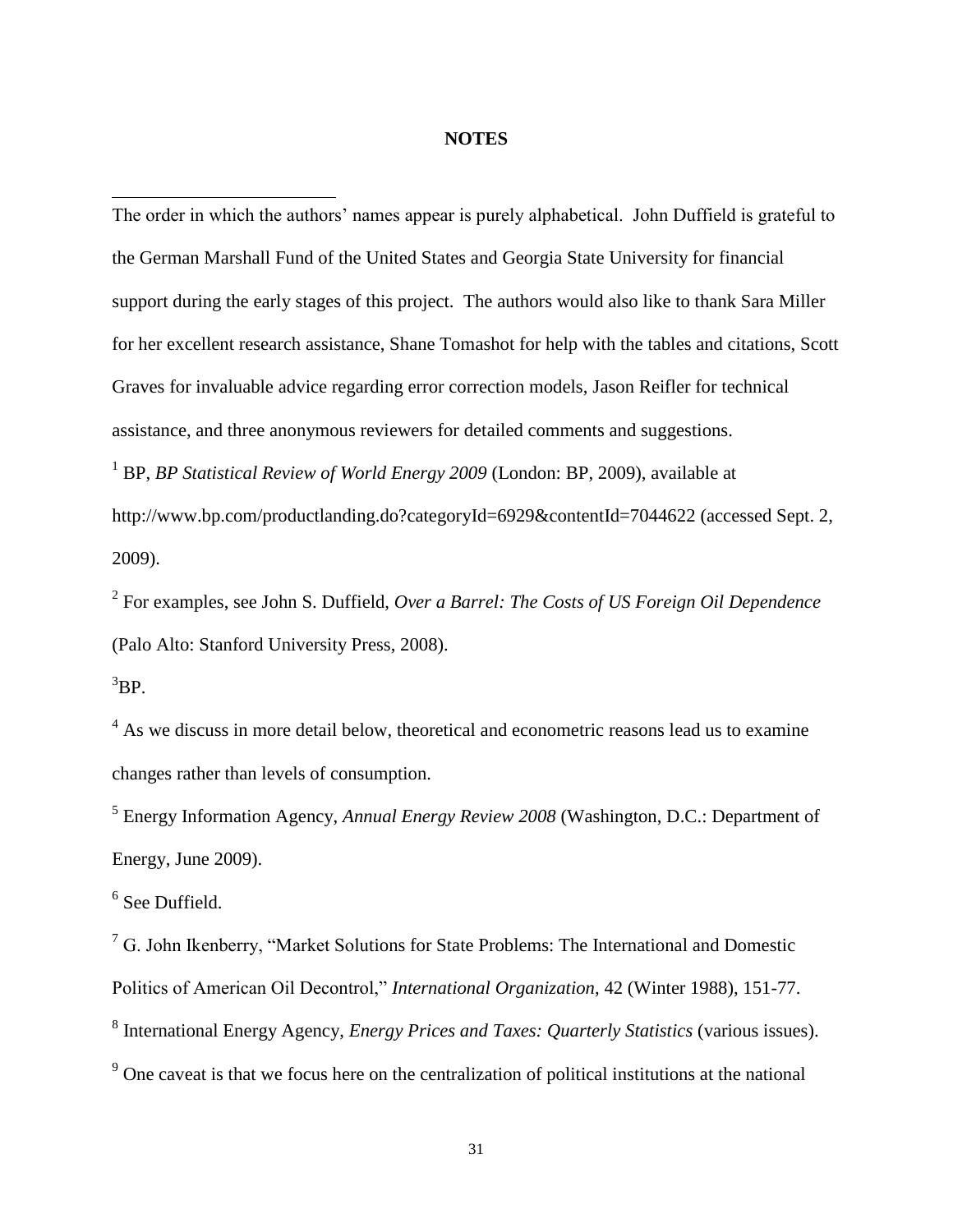level. Existing theory leaves open the possibility that the existence of strong sub-national governments may facilitate conservation, although this link has rarely been studied.

 $\overline{a}$ 

 $10$  George Tsebelis, "Decision Making in Political Systems: Veto Players in Presidentialism, Parliamentarism, Multicameralism, and Multipartyism," *British Journal of Political Science*, 25 (July 1995), 289-325, and George Tsebelis, *Veto Players: How Political Institutions Work* (Princeton: Princeton University Press, 2002).

<sup>11</sup> Witold J. Henisz and Edward D. Mansfield, "Votes and Vetoes: The Political Determinants of Commercial Openness," *International Studies Quarterly*, 50 (March 2006), 189-211.

<sup>12</sup> Stephan Haggard and Robert R. Kaufman, *The Political Economy of Democratic Transitions*, (Princeton: Princeton University Press, 1995); Mark Hallerberg, "Veto Players and the Choice of Monetary Institutions," *International Organization,* 56 (Autumn 2002), 775-802.

<sup>13</sup> Hendrik Spruyt, *Ending Empire: Contested Sovereignty and Territorial Partition*, (Ithaca: Cornell University Press, 2005). For scholarship that focuses on deficits and veto players, see Alberto Alesina and Allan Drazen, "Why Are Stabilizations Delayed?" *American Economic Review*, 81 (1991), 1170-89; James E. Alt and Robert C. Lowry, "A Dynamic Model of State Budget Outcomes under Divided Partisan Government," *Journal of Politics*, 62 (November 2000), 1035-70; Robert Franzese, *Macroeconomic Policies of Developed Democracies* (Ann Arbor: University of Michigan Press, 2002). For research in the common pooled resources school (which views deficits as a collective action problem) see, for example, Nouriel Roubini and Jeffrey Sachs, "Government Spending and Budget Deficits in the Industrial Countries," *Economic Policy*, 8 (April 1989), 99-132.

<sup>14</sup> Ronald Rogowski, "Trade and the Variety of Democratic Institutions," *International Organization*, 41 (Spring 1987), 202-23.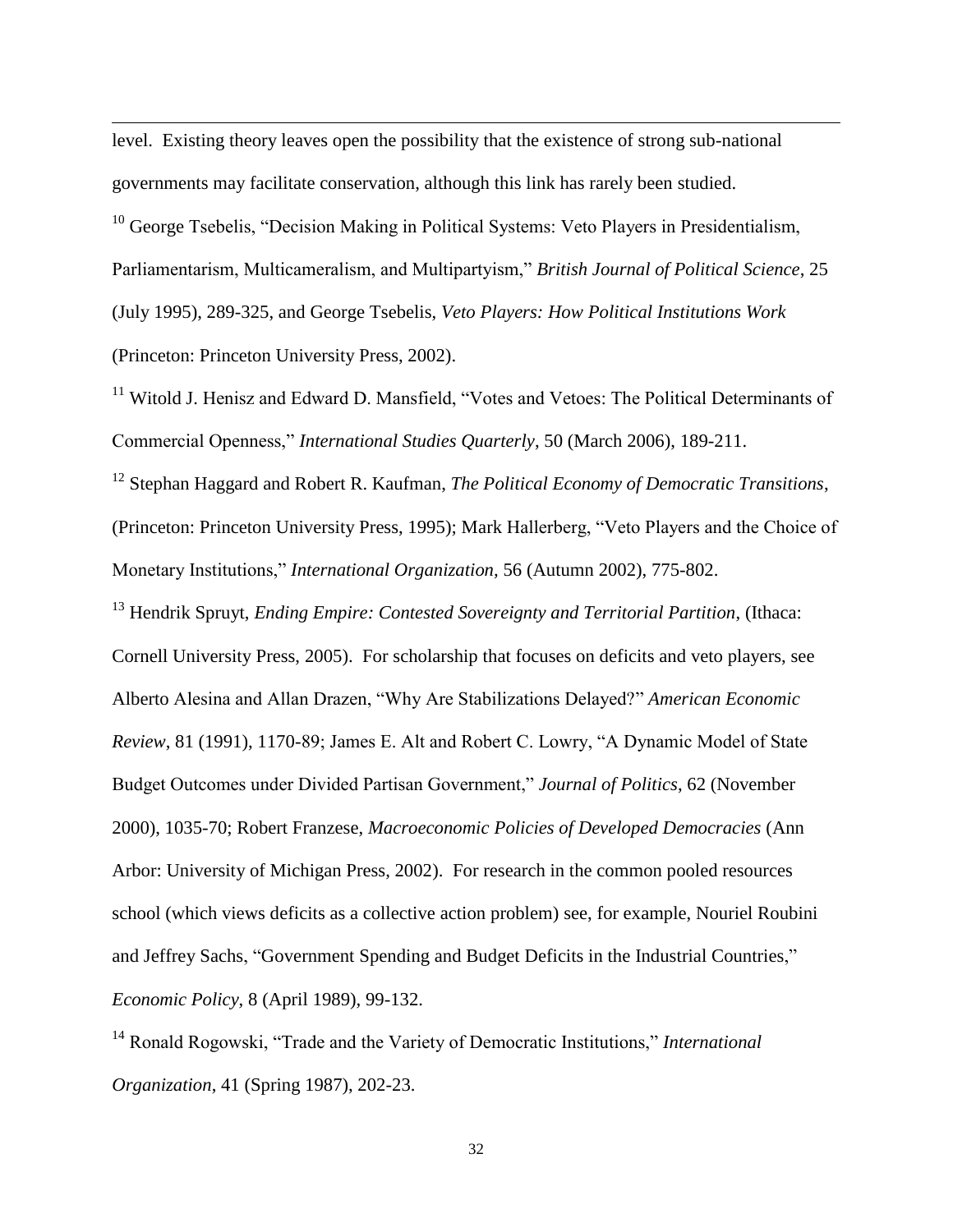<sup>15</sup> See Mancur Olson, *The Logic of Collective Action: Public Goods and the Theory of Groups*  (Cambridge: Harvard University Press, 1971).

 $\overline{\phantom{a}}$ 

<sup>16</sup> For research that has found a relationship, see Robert E. Baldwin, *The Political Economy of US Import Policy* (Cambridge: MIT Press, 1985); Stephen Magee, William Brock, and Leslie Young, *Black Hole Tariffs and Endogenous Policy Theory: Political Economy in General Equilibrium* (New York: Cambridge University Press, 1989); Susanne Lohmann and Sharyn O'Halloran, "Divided Government and US Trade Policy: Theory and Evidence," *International Organization*, 48 (Autumn 1994), 595-632. For dissenting voices, see Sean Ehrlich, "Constituency Size and Support for Trade Liberalization: An Analysis of Foreign Economic Policy Preferences in Congress," *Foreign Policy Analysis*, 5 (July 2008), 215-32; David Karol, "Does Constituency Size Affect Elected Officials' Trade Policy Preferences?" *Journal of Politics*, 69 (May 2007), 483-94. Rogowski, in his more recent work, has also questioned the relationship. See Ronald Rogowski and Andreas Kayser, "Majoritarian Electoral Systems and Consumer Power: Price-Level Evidence from the OECD Countries," *American Journal of Political Science,* 46 (July 2002), 526-39.

<sup>17</sup> John M. Carey and Matthew Soberg Shugart, "Incentives to Cultivate a Personal Vote: A Rank Ordering of Electoral Formulas," *Electoral Studies,* 14 (December 1995), 417-39.

<sup>18</sup> Daniel L. Nielson, "Supplying Trade Reform: Political Institutions and Liberalization in Middle-Income Presidential Democracies," *American Journal of Political Science,* 47 (July 2003), 470-91.

<sup>19</sup> Mark Hallerberg and Patrik Marier, "Executive Authority, the Personal Vote, and Budget Discipline in Latin American and Caribbean Countries," *American Journal of Political Science*, 48 (July 2004), 571-87.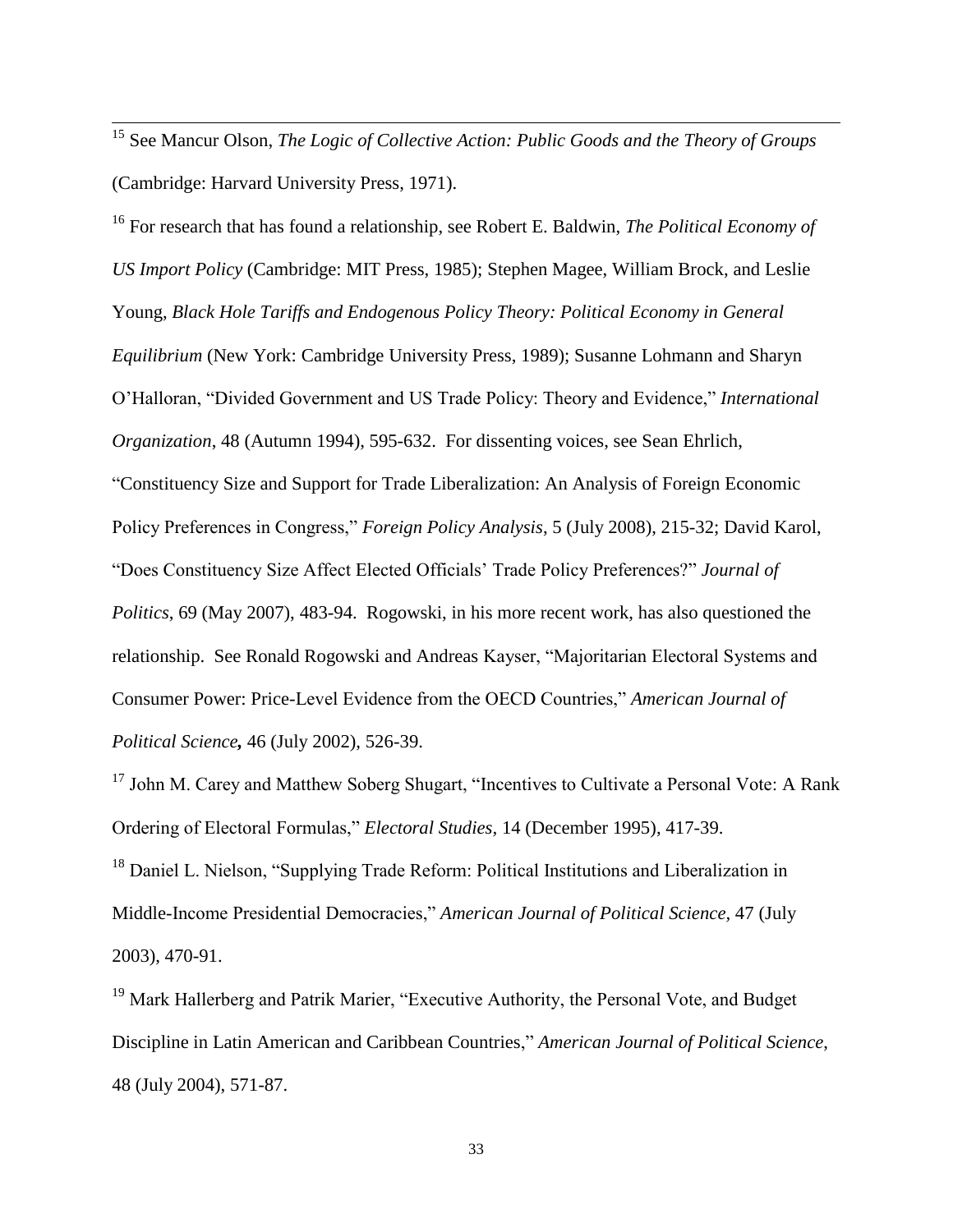$20$  Charles R. Hankla, "Party Strength and International Trade: A Cross National Analysis," *Comparative Political Studies*, 39 (2006), 1133-56.

 $21$  The degree to which this assumption is accurate will depend on characteristics of the electoral system and political parties, some of which we examine separately above. Nevertheless, it is fair to say that executives will tend to consider the national interest more than legislatures, which generally represent aggregated local interests.

<sup>22</sup> Neilson.

 $\overline{\phantom{a}}$ 

<sup>23</sup> Hallerberg and Marier; Franzese.

 $24$  Haggard and Kaufman.

<sup>25</sup> See Peter Evans, *Embedded Autonomy: States and Industrial Transformation* (Princeton: Princeton University Press, 1995); Atul Kohli, *State-Directed Development: Political Power and Industrialization in the Global Periphery* (New York: Cambridge University Press, 2004); Robert Wade, *Governing the Market: Economic Theory and the Role of Government in East Asian Industrialization* (Princeton: Princeton University Press, 2003).

<sup>26</sup> William R. Keech and Kyoungsan Pak, "Partisanship, Institutions, and Change in American Trade Politics," *The Journal of Politics*, 57 (November 1995), 1130-42.

<sup>27</sup> Lohmann and O'Halloran; Sharyn O'Halloran, *Politics, Process, and American Trade Policy* (Ann Arbor: The University of Michagen Press, 1994).

<sup>28</sup> David Karol, "Divided Government and U.S. Trade Policy: Much Ado About Nothing?" *International Organization,* 54 (Autumn 2000), 825-44.

<sup>29</sup> Roubini and Sachs; Hallerberg and von Hagen; Bjørn Volkerink and Jakob de Haan, "Fragmented Government Effects of Fiscal Policy: New Evidence," *Public Choice*, 109 (December 2001), 221-42; Yianos Kontopoulos and Roberto Perotti, "Government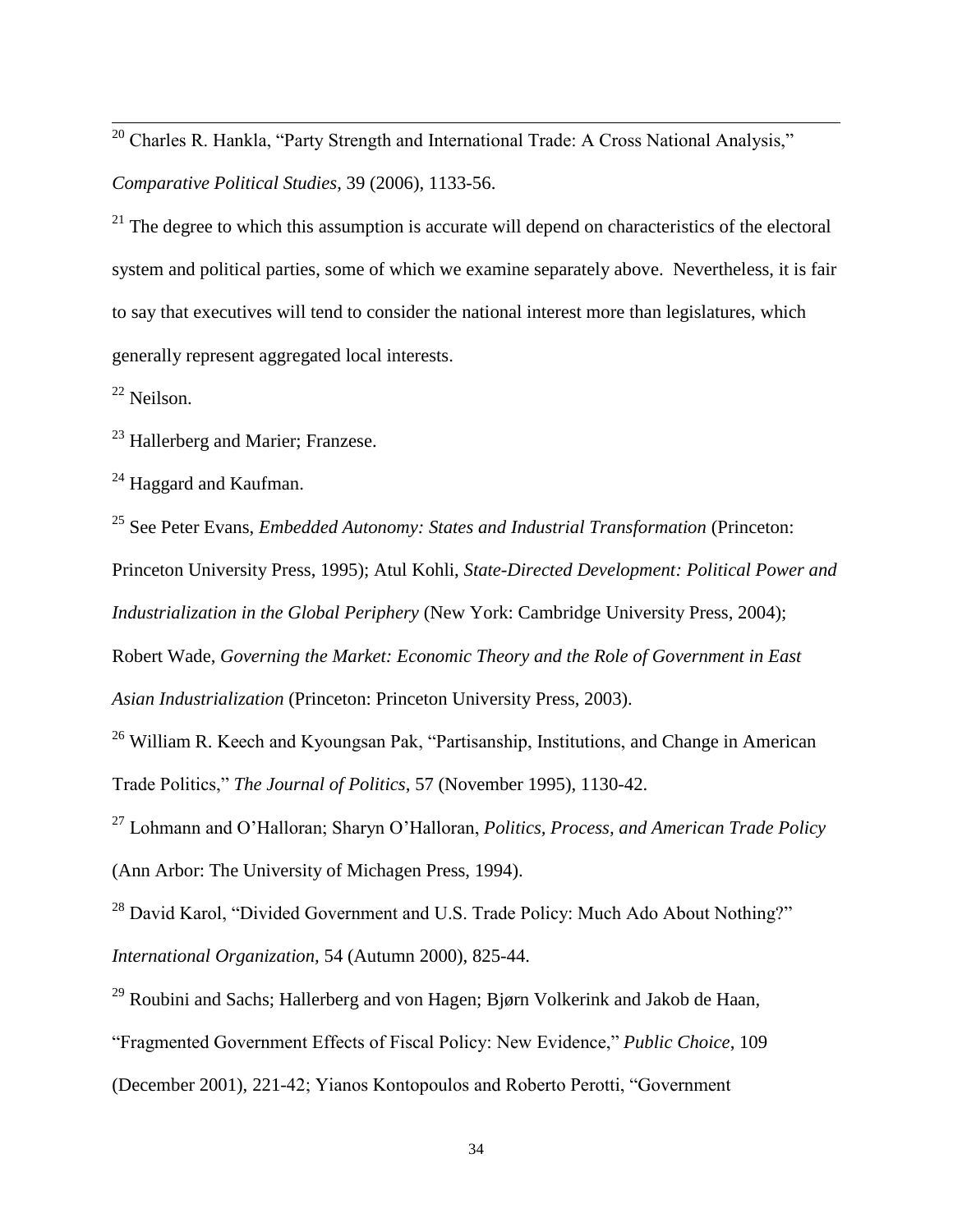Fragmentation and Fiscal Policy Outcomes: Evidence from OECD Countries," in Poterba and von Hagen, eds., pp. 81-102.

 $\overline{\phantom{a}}$ 

<sup>30</sup> See Charles R. Hankla, "Fragmented Legislatures and the Budget: Analyzing Presidential Democracies," paper presented at the annual convention of the American Political Science Association, Toronto, September 2009.

<sup>31</sup> To limit our observations to democracies, we include only those country-years coded above "5" in the Polity IV dataset. See Monty G. Marshall and Keith Jaggers, *Polity IV Project: Political Regime Characteristics and Transitions, 1800-1999, Dataset Users Manual* (College Park: University of Maryland, 2000). Each of our models includes 47 democracies. <sup>32</sup> For more on error correction models, see Badi H. Baltagi, ed., *Nonstationary Panels, Panel Cointegration, and Dynamic Panels* (New York: Elsevier Science, 2000); Anindya Banerjee, Juan J. Dolado, John W. Galbraith, and David F. Hendry, *Co-Integration, Error Correction, and the Econometric Analysis of Non-Stationary Data* (New York: Oxford University Press, 1993). <sup>33</sup> BP; World Bank, *World Development Indicators* (Washington, DC: The World Bank, 2009). <sup>34</sup> We also estimate the models lagging the price variables two years to control for possible endogeneity, and it does not significantly affect the results for the political variables. <sup>35</sup> World Bank.

<sup>36</sup> Because logging a squared variable produces a number that is exactly twice the value of the log of the unsquared variable (presenting a collinearity problem), we were unable simply to log unsquared and squared GDP per capita. Instead, we generated the variables by first logging GDP per capita and then squaring and differencing the logs. Including the unlogged GDP per capita variables in the models as a substitute does not, however, have a significant impact on the results of the political variables of interest.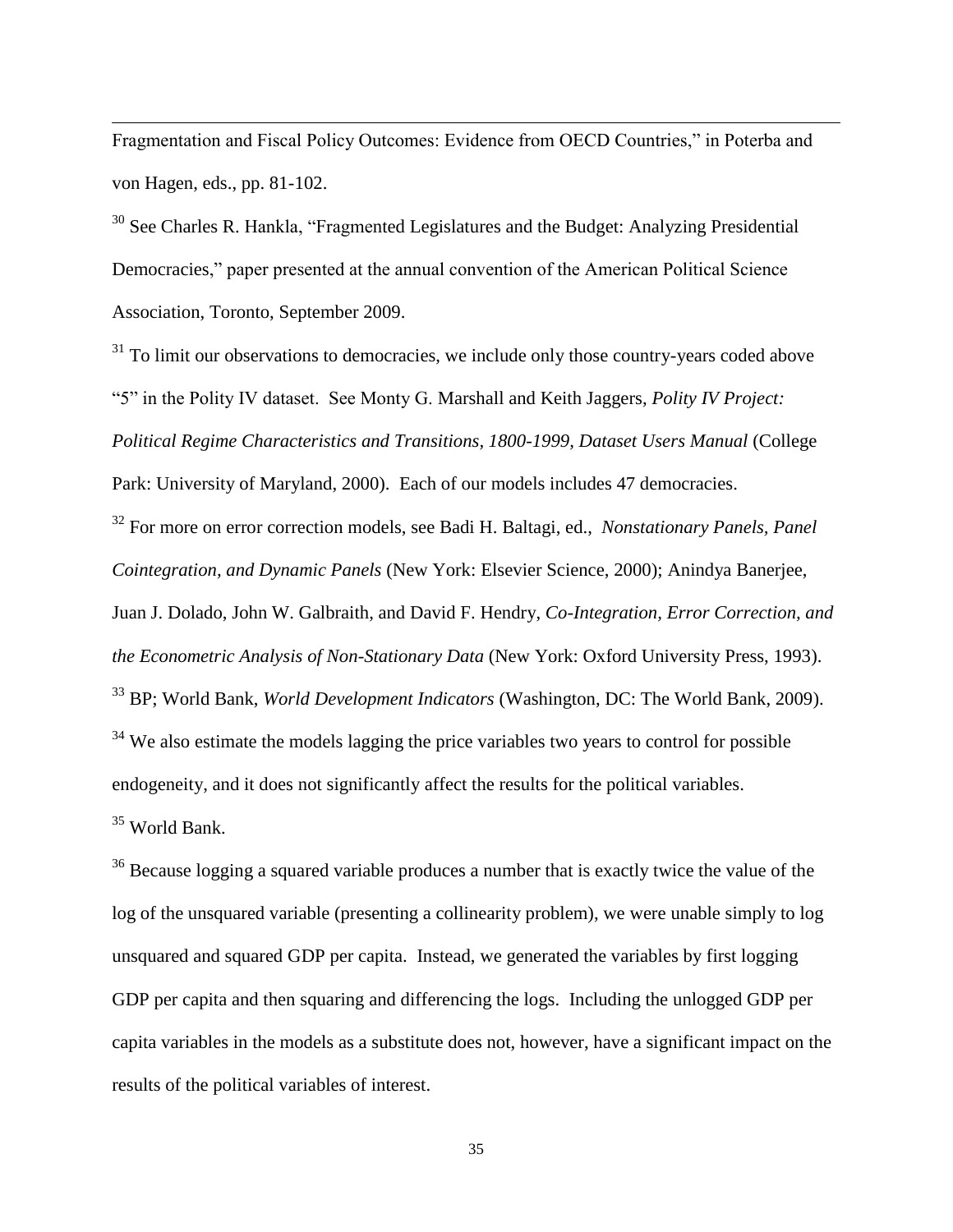$37$  The expectations for differenced GDP per capita are more ambiguous, but we model both the unsquared and squared terms for completeness.

<sup>38</sup> Two of these regional dummies are coded "1" in our models only for a single country: the African Dummy for South Africa and the Middle East/North African Dummy for Turkey. The results on the political variables are robust to including or to excluding these two dummies from the model.

<sup>39</sup> Witold J. Henisz, *Political Constraints Dataset and Codebook* (2003), available at http://www-management.wharton.upenn.edu/henisz/.

<sup>40</sup> Hankla 2006; Carey and Shugart.

<sup>41</sup> Thorsten Beck, George Clarke, Alberto Groff, Philip Keeper, and Patrick Walsh, "New Tools" in Comparative Political Economy: The Database of Political Institutions," *World Bank Economic Review,* 15 (September 2001), 165-76.

 $42$  To simplify the analysis, we have recoded the System variable (which takes on three values in the DPI) into a dummy variable by pooling assembly elected presidential systems with other forms of presidentialism.

 $43$  BP.

 $\overline{\phantom{a}}$ 

<sup>44</sup> Energy Information Agency 2009.

<sup>45</sup> French policy is detailed in Nicole Fontaine, "Livre blanc sur les energies" (White Paper on Energy) (November 7, 2003), available at http://www.developpement-

durable.gouv.fr/energie/politiqu/pdf/livre-blanc-integral.pdf, and "Loi de programme fixant les orientations de la politique énergétique" (July 13, 2005), available at http://www.ecologie.gouv.fr/IMG/pdf/Loi\_Energie.pdf. British policy is presented in Department of Trade and Industry, "Meeting the Energy Challenge: A White Paper on Energy